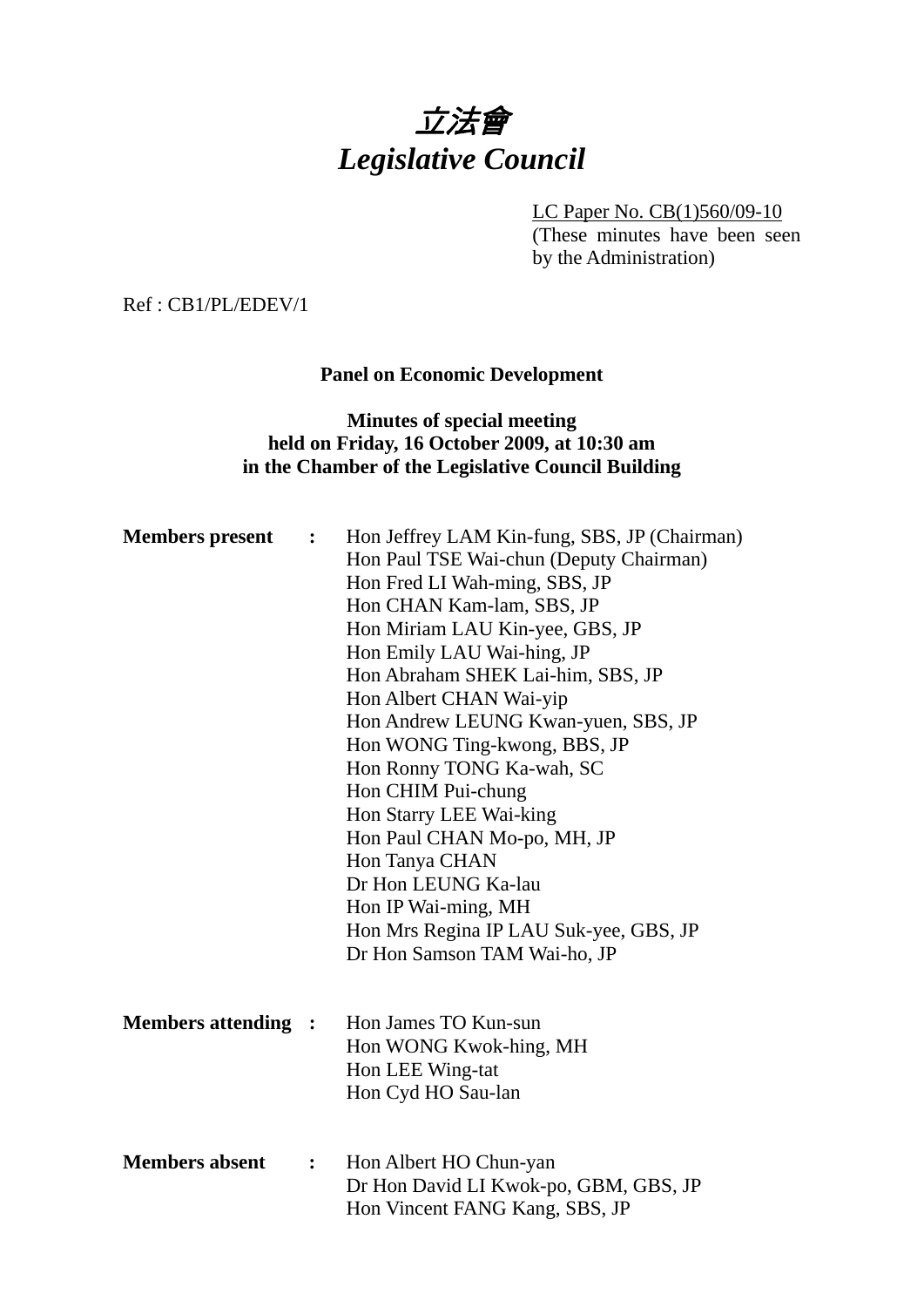**attending**

**Public officers : Agenda Item I** 

Mrs Rita LAU, JP Secretary for Commerce and Economic Development

Miss Yvonne CHOI, JP Permanent Secretary for Commerce and Economic Development (Commerce, Industry and Tourism)

Miss Margaret FONG, JP Commissioner for Tourism

Ms Linda LAI, JP Deputy Secretary for Commerce and Economic Development (Commerce and Industry)1

Ms Linda SO, JP Deputy Secretary for Commerce and Economic Development (Commerce and Industry)3

Agenda Item II

Ms Eva CHENG, JP Secretary for Transport and Housing

Mr Francis HO, JP Permanent Secretary for Transport and Housing (Transport)

Mr YAU Shing-mu, JP Under Secretary for Transport and Housing

Mr Roger TUPPER, JP Director of Marine

Mr Y K LEUNG Acting Director-General of Civil Aviation

Ms Doris CHEUNG, JP Deputy Secretary for Transport and Housing (Transport)5

Mr Esmond LEE, JP Deputy Secretary for Transport and Housing (Transport)4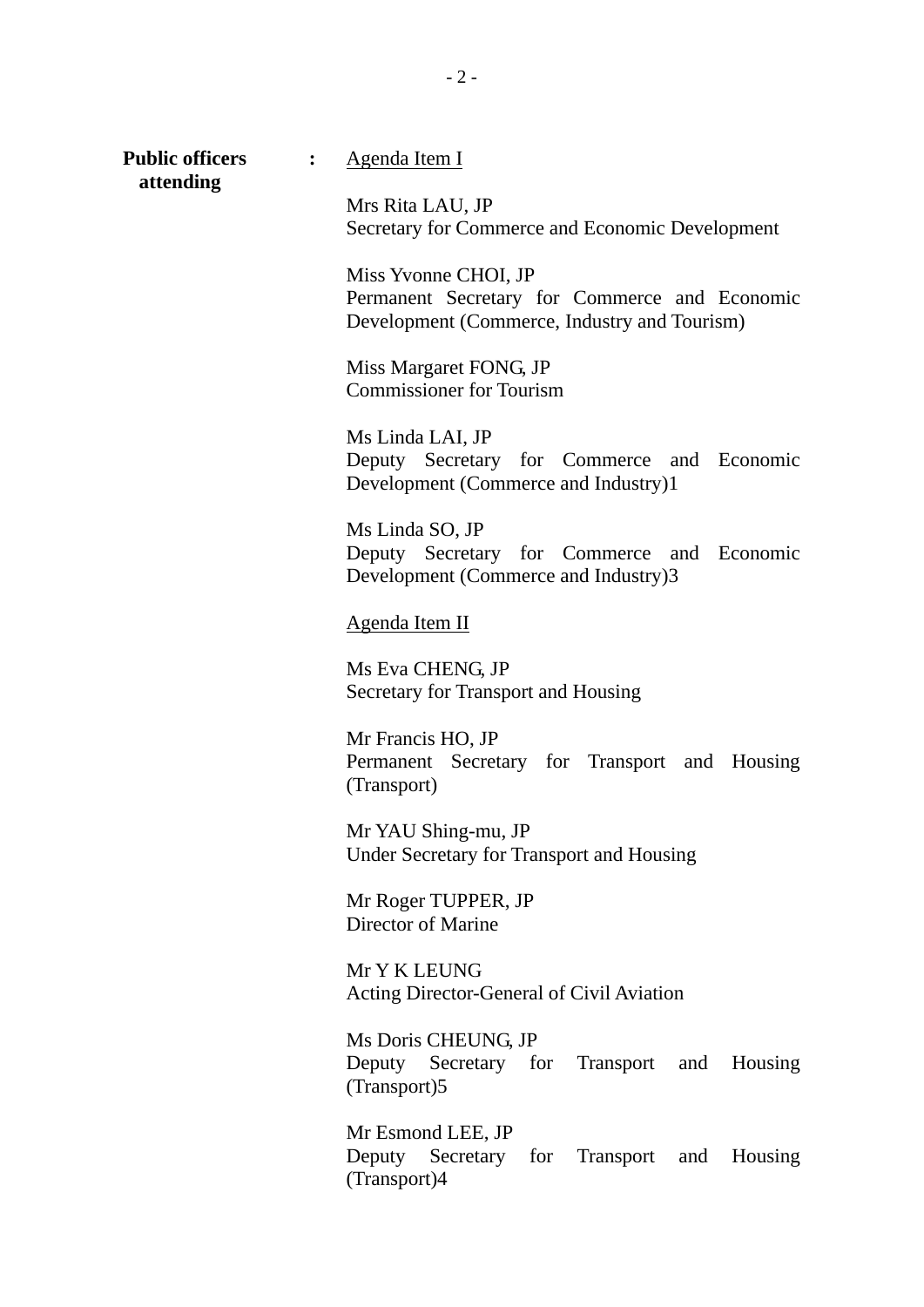|                              | Agenda Item III                                                         |
|------------------------------|-------------------------------------------------------------------------|
|                              | Mr Edward YAU, JP<br>Secretary for the Environment                      |
|                              | Ms Anissa WONG, JP<br>Permanent Secretary for the Environment           |
|                              | Mr Roy TANG, JP<br>Deputy Secretary for the Environment                 |
|                              | Miss Linda CHOY<br>Political Assistant to Secretary for the Environment |
| <b>Clerk in attendance :</b> | Ms Debbie YAU<br>Chief Council Secretary (1)6                           |
| <b>Staff in attendance</b>   | Ms Angel SHEK<br>$\mathbf{r}$<br>Senior Council Secretary (1)1          |
|                              | Ms Michelle NIEN<br>Legislative Assistant (1)9                          |

| (LC Paper No. $CB(1)18/09-10(01)$ — Administration's paper on policy |
|----------------------------------------------------------------------|
| initiatives of the Commerce,                                         |
| Industry and Tourism Branch of                                       |
| the Commerce and Economic                                            |
| Development Bureau                                                   |
|                                                                      |

|                  |  |  | LC Paper No. $CB(1)56/09-10(01)$ — Speaking note of the Secretary for |  |
|------------------|--|--|-----------------------------------------------------------------------|--|
|                  |  |  | <i>(tabled at the meeting and Commerce and Economic</i>               |  |
|                  |  |  | subsequently issued on Development (Chinese version                   |  |
| 19 October 2009) |  |  | only)                                                                 |  |

#### Briefing by the Secretary for Commerce and Economic Development

 At the invitation of the Chairman, the Secretary for Commerce and Economic Development (SCED) highlighted the major initiatives of the Commerce, Industry and Tourism Branch of the Commerce and Economic Development Bureau (CEDB) in the Chief Executive's 2009-2010 Policy Address, in particular in respect of cross-sector competition law, tourism and consumer protection. Details of the initiatives were set out in the Administration's paper (LC Paper No.

- 3 -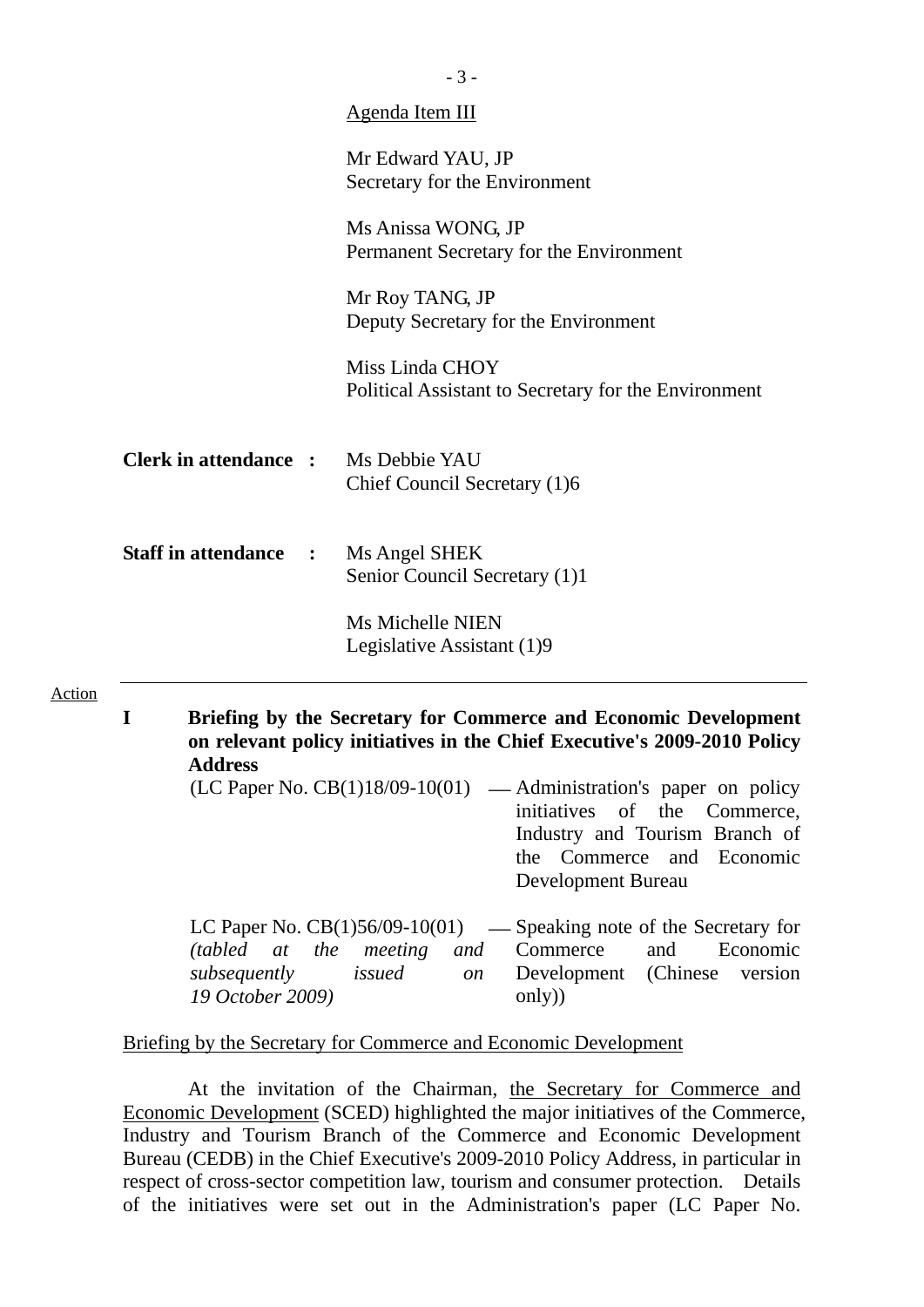$CB(1)18/09-10(01)$  issued on 15 October 2009 and the speaking note of SCED tabled at the meeting.

(*Post-meeting note*: The speaking note of SCED was circulated to members vide LC Paper No. CB(1)56/09-10(01) after the meeting.)

#### Discussion

#### *Tourism*

2. Ms Emily LAU noted that the Former Marine Police Headquarters Historic Compound was featuring high-end shopping, whereas the Woo Cheong Pawn Shop was offering food hardly affordable to the general public. Ms LAU expressed concern that the revitalization initiatives had failed to preserve the original features and ambience of the heritage sites for the enjoyment and appreciation of the public. She also suggested that the opening hours of the Noah's Ark in Ma Wan should be improved to cater for the needs of the public.

3. Referring to the Former Marine Police Headquarters Historic Compound, SCED pointed out that in line with the guiding principle of heritage conservation and revitalization and the community's aspiration for more open space, it was necessary to strike a balance between preserving the original appearance of the historic structures, and introducing creative elements to enhance the attractiveness of the facility to both locals and visitors. These were essential for the development of sustainable tourism products. She added that members of the public had free access to the public areas in the Compound and could join the guided tours provided free of charge by the facility operator. As regards the Noah's Ark, SCED said that the operator offered customized group programmes and tour packages for companies and schools in addition to regular admission tickets.

4. Mr LEE Wing-tat considered that the existing cultural policy of Hong Kong was not conducive to the freedom of artistic expression nor to the development of tourism. It appeared to him that the Administration had adopted a "sterilizing policy" for street arts and culture. For instance, section 4 of the Summary Offences Ordinance (Cap. 228) had hampered the staging of street performances by imposing prohibitions on nuisance, annoyance or obstruction in any public place to people and/or traffic. He enquired whether the Administration had any plans to encourage more street performances so as to enhance the vibrancy of Hong Kong as a tourist attraction. SCED said that the Home Affairs Bureau had set up an inter-departmental working group, comprising the Tourism Commission (TC), Leisure and Cultural Services Department and the district councils, to explore and introduce designated zones suitable for staging street performances. The Administration aimed at launching a pilot scheme in certain districts by end 2009, with a view to extending the scheme to more districts in future.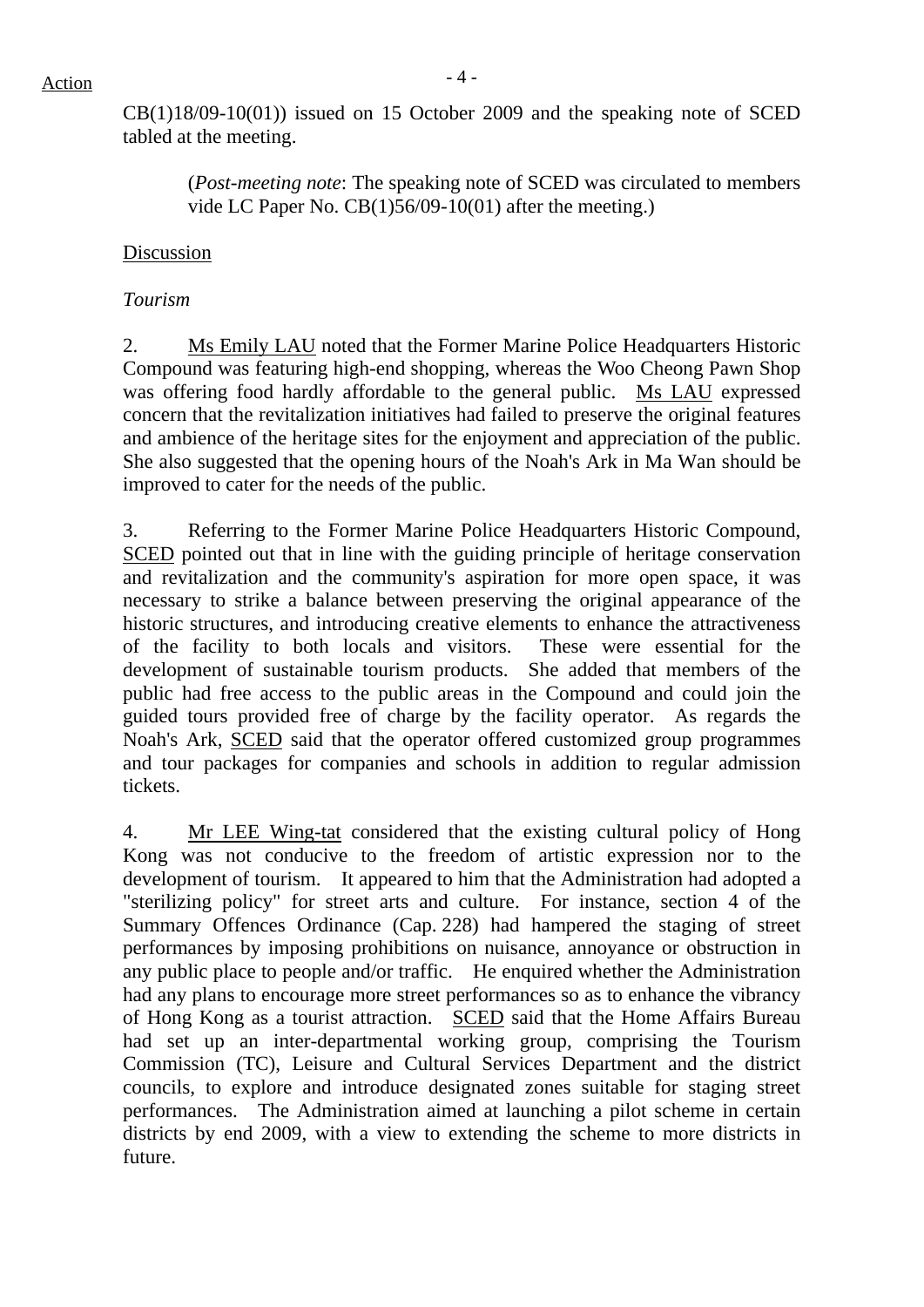5. Mr CHAN Kam-lam considered it pivotal to provide adequate infrastructures to take forward the development of tourism, and highlighted the need to build more hotels to capture the increasing number of Mainland travellers under the Individual Visit Scheme (IVS). SCED advised that the number of hotel rooms in Hong Kong had been increasing in recent years, reaching over 57 000 as at August 2009, with an average occupancy rate of around 74%. More new hotels would be built in the years to come.

6. Mr CHAN Kam-lam suggested the Administration discuss with the Central Government further facilitation measures for Mainland residents to visit Hong Kong, such as extending the one-year multiple-entry IVS endorsement to all Guangdong residents. He also considered it necessary to allocate more resources to strengthen tourism promotions in the Mainland. Ms Miriam LAU shared similar views and urged for the enhancement of IVS to cover more Mainland cities in the long run. Dr LEUNG Ka-lau said that the facilitation measures should be flexible enough to allow the Mainland visitors to lengthen their stay in Hong Kong on grounds of hospitalization or other emergencies.

7. SCED said that the Administration had been liaising with the Mainland authorities on the arrangement for non-Guangdong residents in Shenzhen to apply for IVS endorsement there (which was aimed to be implemented by end 2009 pending the setting up of the database and administrative mechanism) as well as the possibility of extending the one-year multiple-entry IVS endorsement to the entire Guangdong province. As for the duration of stay of the Mainland visitors under IVS, she said that under the existing policy, the Immigration Department would allow flexibility to cater for special requests for extension where justified. As regards tourism promotion in the Mainland, SCED advised that the Hong Kong Tourism Board (HKTB) had been strengthening its marketing efforts to cover more Mainland cities, together with an increase in the promotion budget with a view to boosting Mainland arrivals. The Chairman remarked that the Hong Kong Trade Development Council (TDC) could complement HKTB in promoting Hong Kong in the Mainland or overseas.

8. Noting the significant growth of visitors from Russia since the implementation of visa-free access arrangement in July 2009, Mr Paul TSE suggested that the Administration should consider implementing similar facilitation measures to visitors from other areas, such as Taiwan and South East Asia, so as to induce tourist arrivals. The Administration took note of the suggestion.

9. Mr Paul TSE commented that the tourism policy in general and the tourism initiatives under the 2009-2010 Policy Agenda in particular had placed too much emphasis on the Mainland market. He opined that the Administration should strike a balance and deploy adequate resources to tap the overseas market in order to maintain a more balanced portfolio of visitors, as this was strategically essential for upholding Hong Kong's image as an international cosmopolitan city. SCED stressed that the Administration aimed at diversifying Hong Kong's visitor source markets and had been adopting a multi-pronged and flexible strategy in tourism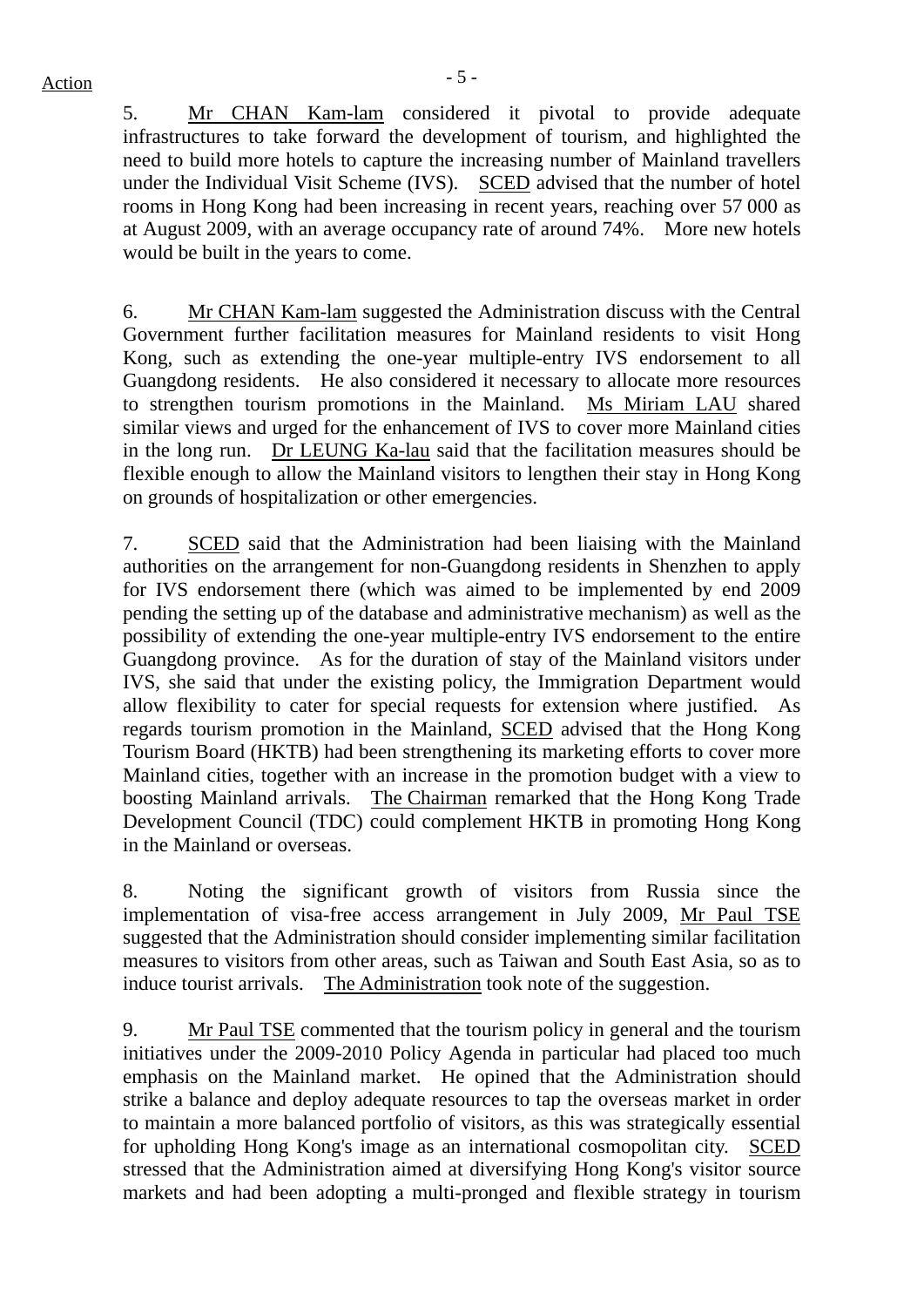promotion. While focusing on the high-growth Mainland market, resources were also deployed for tapping the emerging or growth markets (e.g. India).

10. Referring to the  $29<sup>th</sup> TDC$  Hong Kong Electronics Fair which was the world's largest electronic fair with more than 2 700 exhibitors from 25 countries, Mr Paul TSE noted that there was a lack of coordination between TDC and HKTB to promote tourist attractions among participants. He considered that there was still room for improving the cooperation between the two agencies so that they might complement each other's initiatives to yield more benefits from MICE (meetings, incentive travels, conventions and exhibitions) activities for Hong Kong. In particular, HKTB should take the opportunity to work with hotels and airlines to offer travel packages and programmes to exhibition participants and their accompanying spouses and family members. SCED said that HKTB and TDC had been working closely as strategic partners in promoting Hong Kong's MICE offerings to maximize synergies. She would look into the issue raised by Mr TSE concerning the Electronics Fair and ask HKTB to make improvements where warranted.

11. Mr Albert CHAN commented that the current distribution of power and responsibilities among the different bureaux/departments had hampered the formulation of effective policies for the development of tourism. For instance, the road access restrictions on Lantau South and the quota limit on coaches accessing the area as implemented by the Transport Department were not conducive to promoting tourism and local economy on the island. Similarly, the prohibition on cycling activities in the country parks had stifled the room for promoting cycle tourism. Referring to his difficulty in lining up the relevant bureaux/departments to discuss the issues in question, Mr CHAN suggested CEDB take the lead and liaise with the bureaux/departments concerned to devise a comprehensive policy on the development of cycle and green tourism, including the provision of cycle track networks linking the country parks. Referring to the lukewarm response of the Development Bureau to a previous proposal on the development of cycle tourism submitted by the Hong Kong Federation of Trade Unions, Mr IP Wai-ming urged the Administration to act more proactively to the call from the community for promoting cycle tourism.

12. SCED acknowledged the potential development of green tourism in South Lantau. However, the Administration had to take into consideration environmental protection and transportation support in taking forward the initiatives. As for cycle tourism, SCED highlighted the Administration's plan to connect the cycle tracks in the New Territories, which would have a positive impact on the promotion of cycle tourism. The network was being implemented in phases so as to bring forward the completion of individual sections, such as those in Tsuen Wan and Tsing Yi, for the early enjoyment of the public.

13. Ms Miriam LAU expressed disappointment that despite her repeated requests over the years, the Administration had not taken heed of the suggestion to expedite the development of tourism on the outlying islands. She believed that the initiative would bring benefits to the local economy while attracting more

Admin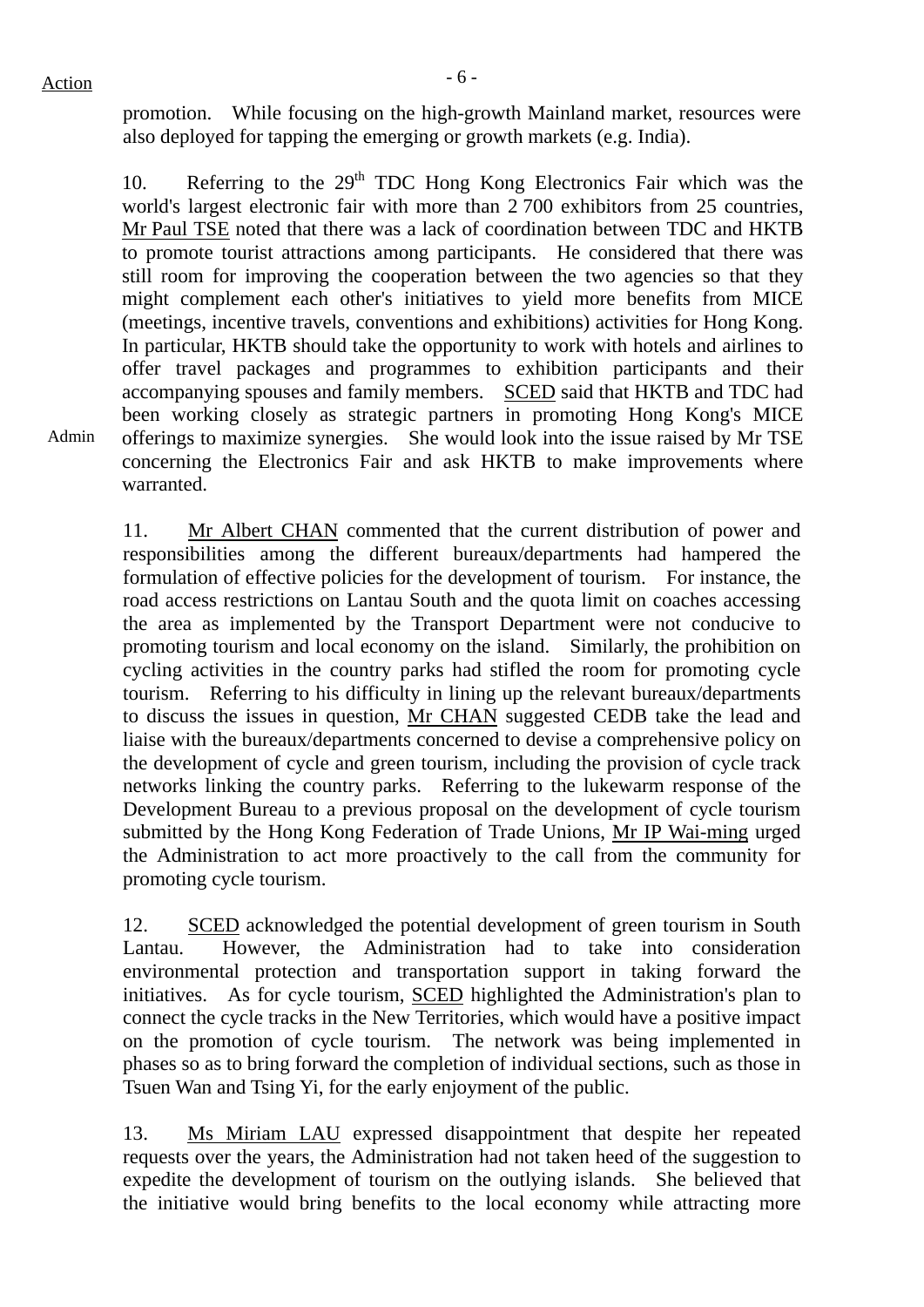$Action$ 

Admin

patronage to the island ferry services and hence improving their viability and quality. As such, she requested the Administration to expedite its pace in promoting outlying island tourism. In this connection, Mr Paul CHAN enquired about the progress of the implementation of the Concept Plan for Lantau.

14. SCED said that the Administration recognized the development potential of Lantau and other outlying islands. She highlighted that the Concept Plan proposals for the future development of Lantau had undergone public consultation at different stages, with development themes being fine-tuned in response to public comments and suggestions received. As the Plan was conceptual in nature, it required further deliberation on the implementation model and timetable according to actual circumstances. SCED pointed out that while an overall planning framework was in place, the implementation or otherwise of individual projects (e.g. spa resort) under the Plan would be determined by market forces and investment from the private sector. In the interim, the Administration would continue to collaborate with local groups and tourism agencies in making use of the resources in the outlying islands to generate or renew the interests of Hong Kong residents and tourists in the scenic attractions and local cultures in the area. As for the Chairman's concern about the fare level and quality of outlying ferry services, SCED said that she would relay the concern to the Transport and Housing Bureau. Ms Miriam LAU said that while individuals and local communities would be eager to provide input on the tourism initiatives for the outlying islands, it was essential that the Administration would take the lead to coordinate these efforts and provide overall planning direction.

15. Mr WONG Ting-kwong said that he was pleased to note that the Ministry of Land and Resources had given approval for the Hong Kong Geopark to be listed as a national geopark. He enquired about the measures devised to support and promote the geopark spots as tourist attractions. SCED said that TC and the Agriculture, Fisheries and Conservation Department (AFCD) had been working closely on the resource management, publicity and other supporting measures, including the provision of training courses for the tourism workforce to help them conduct eco-tours, and some 500 tour conductors had been trained so far. More specific training targeting at conducting geopark tours would be provided in future. TC and AFCD were also identifying suitable transport facilities to improve access to places with special geological features, taking into account the codes of geoconservation and protection of the natural environment.

16. Mr Abraham SHEK expressed support for the various tourism initiatives under the Policy Agenda. Making reference to the Mainland and overseas experience, Mr SHEK suggested the Administration consider utilizing public open space to promote alfresco dining as one of the tourism attractions in Hong Kong. SCED agreed that the promotion of alfresco dining should be encouraged to enrich visitors' experience. The Administration would take forward suitable measures in accordance with the relevant licensing system under the Food and Environmental Hygiene Department.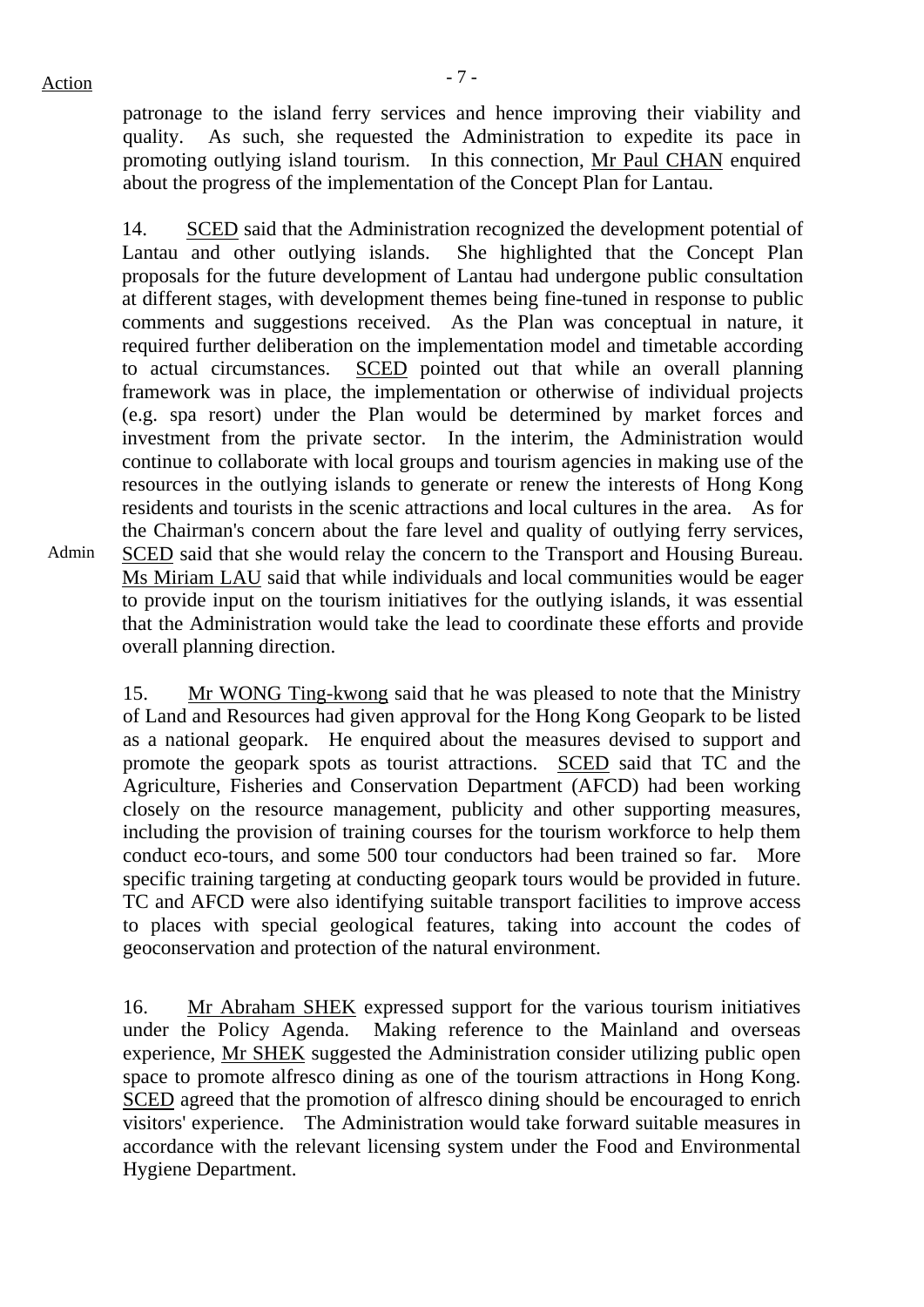17. Noting the favourable response in the number of applications for the Mega Events Fund, Miss Tanya CHAN enquired whether CEDB had coordinated with the Home Affairs Bureau in vetting the proposals on hosting cultural, arts and sports events in Hong Kong. In her view, decisions on the type of events to be staged should base on a coherent and sustainable approach instead of taking a "piecemeal" fashion. The Fund should be deployed to help nurture long-term partnership with the event organizers to raise the international profile of Hong Kong. There was also a need for the events to tie in with the development of the West Kowloon Cultural District Project. SCED said that the vetting procedures, which followed a set of criteria, had been completed. The Government would closely monitor the implementation of the funded events.

18. In response to the Chairman's enquiry, the Administration advised that it would seek funding approval from the Legislative Council (LegCo) of about \$2.3 billion in money-of-the-day prices in November 2009 to allow the site formation works of the new cruise terminal to start by end 2009 and would ensure that the first berth would commence operation in mid 2013.

19. Noting that the Administration would continue the promotion of honest tourism and hospitality culture to further uplift the quality of Hong Kong's tourism services, Mr IP Wai-ming considered that these initiatives were important in boosting tourists' confidence in Hong Kong tourism. He recalled that the Administration had undertaken to review the operation of the Travel Industry Council of Hong Kong (TIC) in six months' time, and enquired about the way forward in enhancing the representation of the travel trade employees in TIC so as to protect their rights and interests. SCED agreed to take this into consideration when appointing independent directors to the TIC Board.

## *Consumer protection*

20. Mr WONG Kwok-hing requested the Administration to combat direct selling scams in Hong Kong by means of legislation. He pointed out that the problem had worsened locally as victims of the scams were not confined to Hong Kong people but also the Mainlanders and other visitors.

21. Mr Fred LI expressed grave concern about the proliferation of advertising bluffs in the print media, especially the weekly magazines which were not subject to any regulatory control. He was very dissatisfied about the Administration's inaction which had indirectly led to the present flourishing publication of advertising bluffs, in particular on areas of beauty and slimming. As currently the Consumer Council (CC) was not empowered to tackle these unscrupulous sales practices, Mr LI urged the Administration to expedite the legislative process of extending the Trade Descriptions Ordinance (Cap. 362) (TDO) to cover the supply of services. He also suggested that more resources should be deployed for the Customs and Excise Department to take enforcement actions and for CC to handle complaints arisen from the new legislations in future. Ms Starry LEE supported expediting the review of the consumer protection legislation in face of the increasing number of consumer complaints relating to the supply of services and in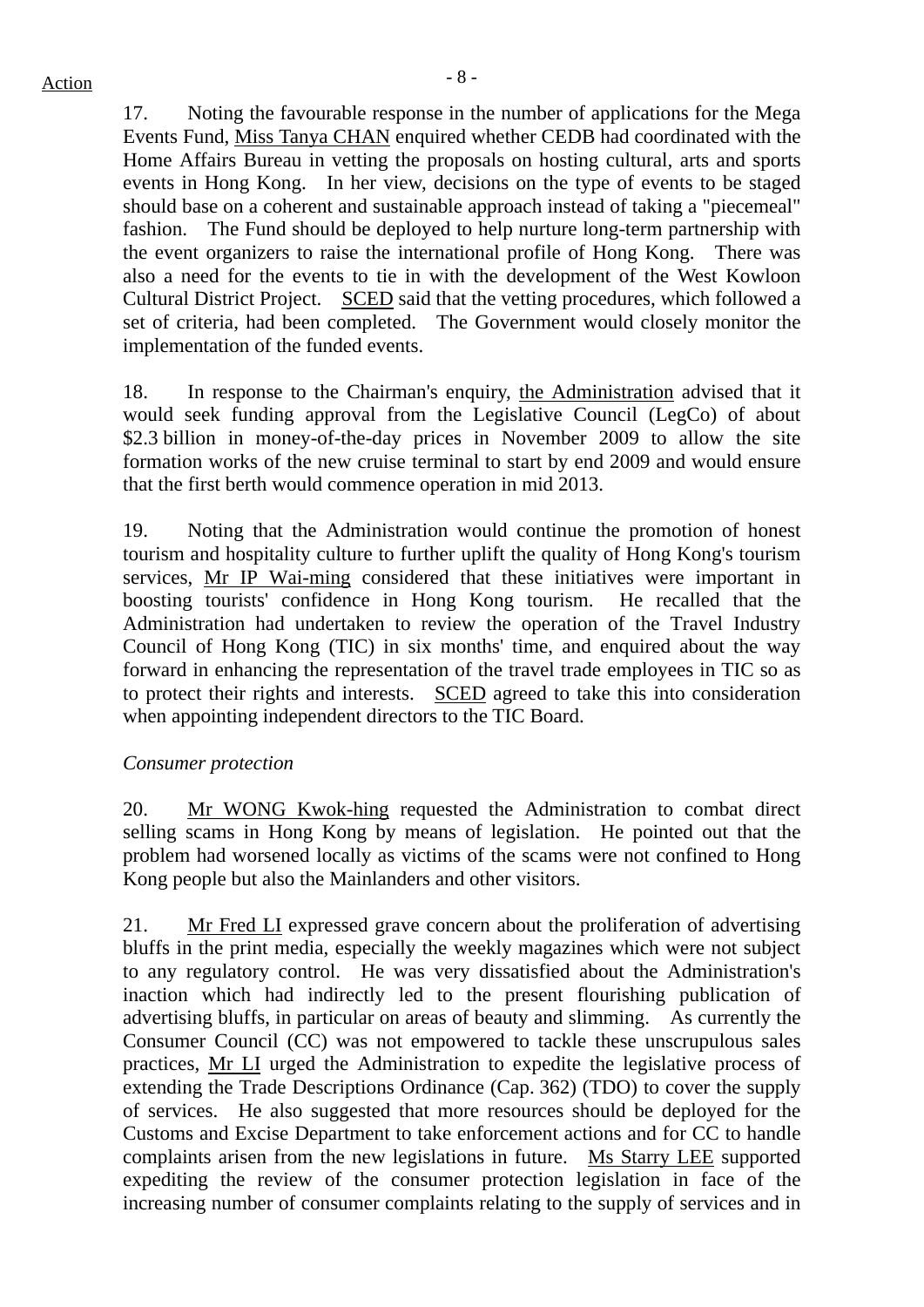22. SCED said that in conducting the review of the consumer protection legislation, the Administration would endeavour to enhance safeguards for consumers by strengthening the current legislative regime in a timely manner. While CC had recommended the enactment of an omnibus bill to prohibit unfair trade practices in the supply of all goods and services, the Administration was mindful that enacting such a new piece of standalone legislation would be more complex and time-consuming. As such, the Administration considered it appropriate to amend the TDO to extend its coverage to the supply of services so as to combat the most prevalent unfair trade practices more promptly. She assured members that the Administration would endeavour to complete the review as soon as possible, with a view to consulting the public by end 2009 or early 2010. SCED further advised that in formulating the legislative proposals, the Administration would take into consideration the need to introduce a variety of enforcement tools to enable the enforcement authority to effectively carry out its duties.

23. Mr Paul CHAN enquired whether the review of consumer legislation would cover enactments to prohibit unfair trade practices in the supply of residential properties, given the prevalence of unscrupulous sales tactics in the trade. Miss Tanya CHAN urged the Administration to enhance regulation on sales descriptions and brochures of residential properties. Ms Starry LEE expressed support for stepping up control on the sale of private estates, in particular the high-pressure tactics and the disclosure of adequate information on the price of properties.

24. SCED pointed out that there were existing legislation and code of practices to regulate the estate agency and property transaction. Estate agents and salespersons had to comply with the regulations and code of ethics and practice issued by the Estate Agents Authority. Besides, property developers were required to comply with the requirements of the Real Estate Developers Association of Hong Kong (REDA) to provide specific information in the sales brochures, as well as REDA's guidelines in relation to the sales arrangements. A pragmatic approach was to refine the existing regulatory regime over the property sector where necessary while focusing the consumer legislation review on those unfair trade practices that had yet to come under regulatory control. It would require time to study and define "unfair" trade practices clearly in the new legislation to facilitate enforcement. As enhancing consumer awareness was equally important as legislative oversight, the Government was stepping up publicity and consumer education in parallel. The Chairman advised that issues relating to the sales of private residential properties could be further discussed at the meetings of the Panel on Housing in future.

25. Noting that the Administration was preparing a cross-sector Competition Bill for introduction into LegCo in the 2009-2010 legislative session, Dr LEUNG Ka-lau said that the existing practice of hospital bed allocation in private hospitals,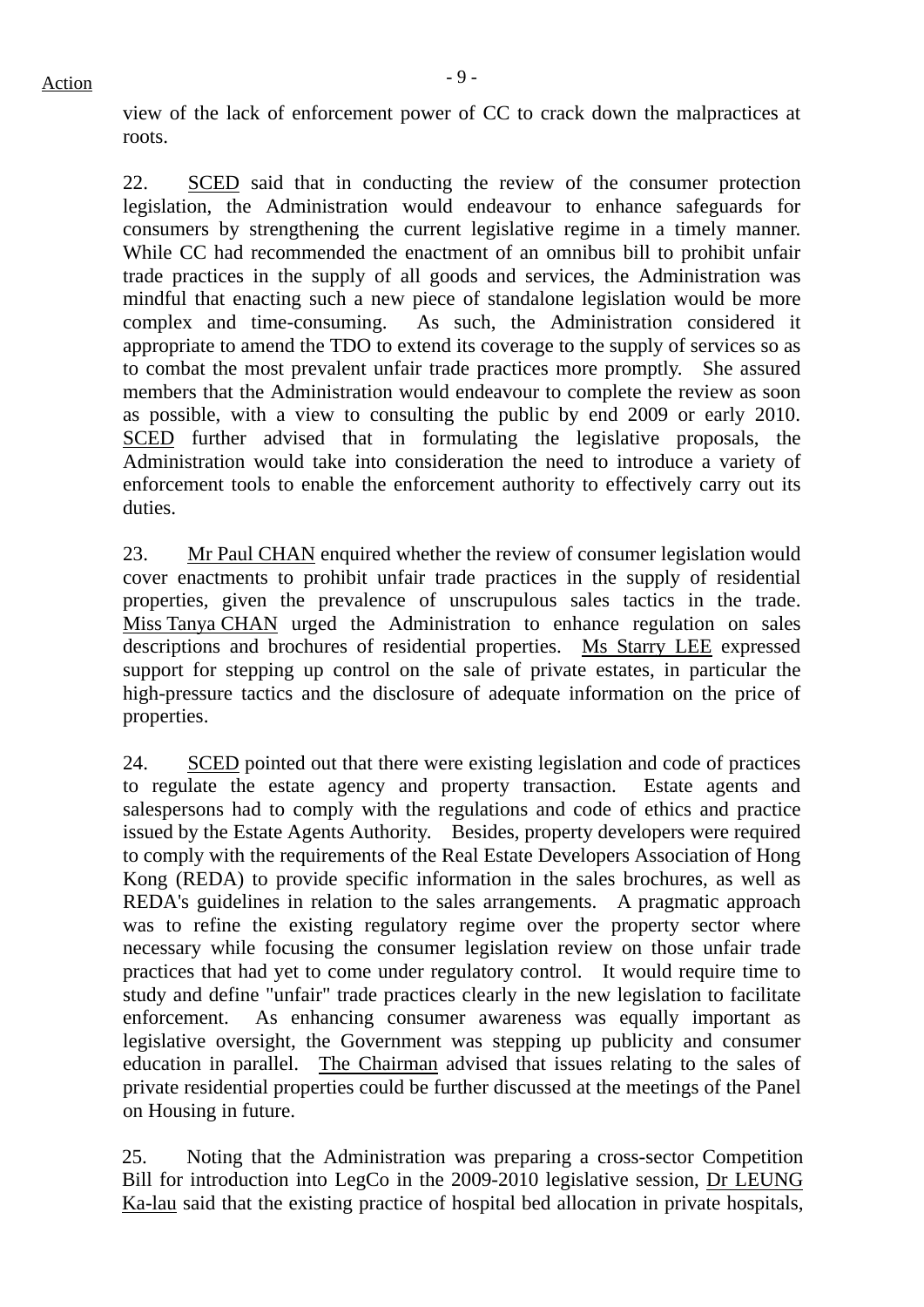Admin

which tended to give priority to the resident doctors of the hospitals concerned, had posed unfair competition to private independent medical practitioners. He requested the Administration to address the unfair practice when drawing up the legislative proposals. SCED replied that the issues warranted discussion among the bodies of healthcare professionals to identify the problems and make suggestions for improvement. She would convey the concerns expressed by Dr LEUNG to the Secretary for Food and Health for him to consider if the present allocation system would give rise to unfair competition.

#### *Other issues*

26. Mr Albert CHAN expressed concern that the Under Secretary for Commerce and Economic Development (USCED) rarely attended the meetings of the Panel. SCED said that USCED had been actively sharing the policy responsibilities in CEDB. He could not attend the current meeting as he was now in Frankfurt promoting Hong Kong at a book fair there. She believed that there would be many opportunities for USCED to meet and exchange views with Panel members in future.

27. Mr WONG Kwok-hing enquired about the number of job opportunities to be created under the initiatives in the portfolio of CEDB relating to the development of the six industries highlighted in the Chief Executive's 2009-2010 Policy Address. SCED responded that the six industries in question were currently offering about 350 000 jobs in the market. Additional job opportunities would hinge on the potential and progress of development of the respective industries, the growth rate in the recent years and the market response. While the Administration had yet to assess and quantify the number of additional employment opportunities to be created by the new policy initiatives in question, it was envisaged that there would be more significant growth if clear strategies and specific measures were developed to promote the industries. For example, it was expected that the testing and certification services might grow by 5% to 10% a year having regard to the trend in the past few years.

28. Mr Andrew LEUNG enquired about the details and the expected benefits of the Research and Development (R&D) Cash Rebate Scheme to be launched with an allocation of \$200 million. SCED explained that under the scheme, enterprises conducting applied R&D projects with the support of the Innovation and Technology Fund or in partnership with local designated research institutions would enjoy a cash rebate (i.e. equivalent to 10% of their investments in the projects). Given the steady increase in the share of enterprises in Hong Kong's total expenditure on R&D, the Administration was confident that the scheme would provide incentives to inculcate a research culture among enterprises and encourage them to establish long-term partnerships with research institutions.

29. Mr Ronny TONG enquired about the timeframe to take forward the Phase 3 expansion of the Hong Kong Convention and Exhibition Centre (HKCEC). He expressed concern that TDC was competing unfairly with other private service providers in MICE activities, and it appeared that the venue hiring and booking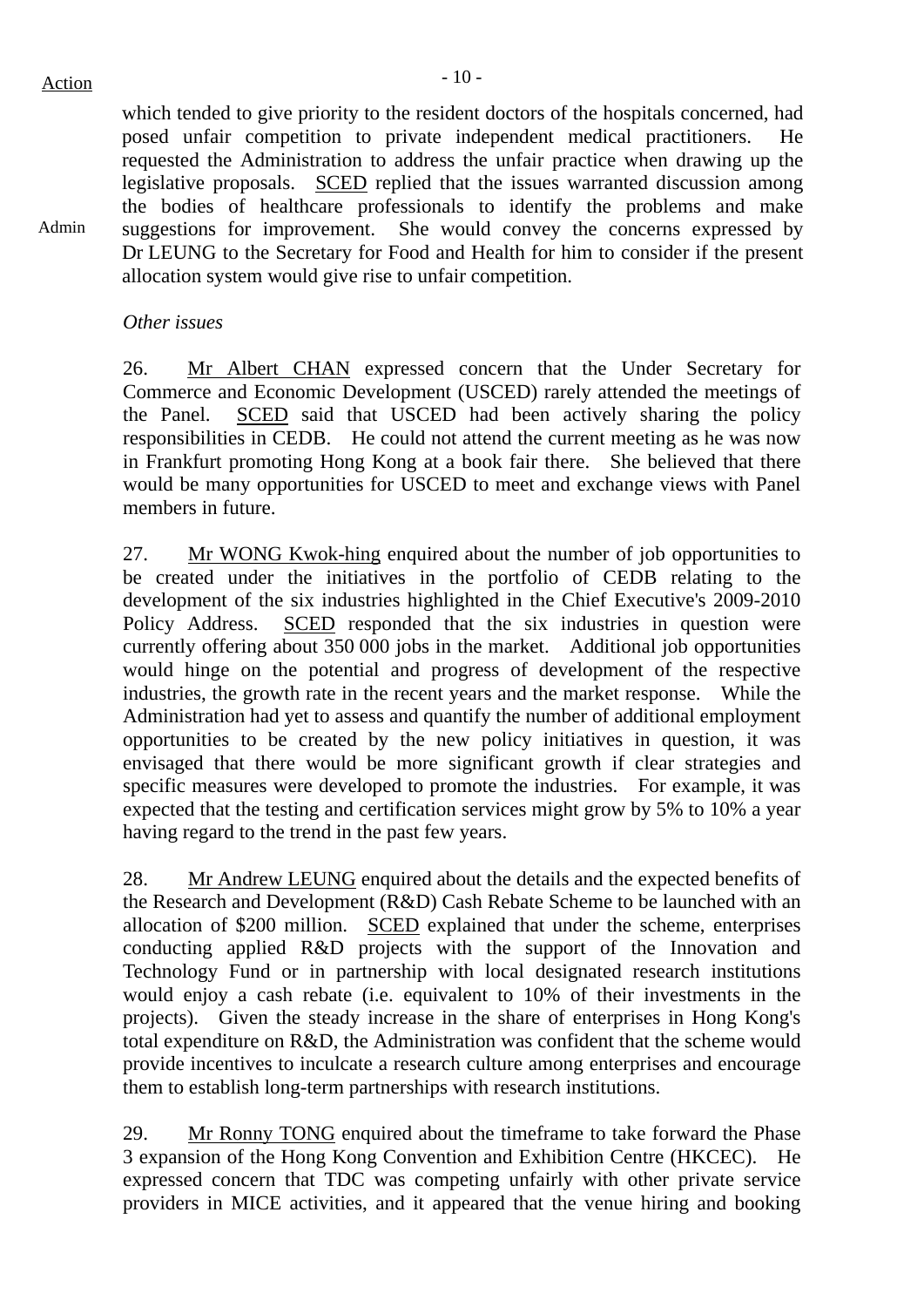$Action$ 

policy of the HKCEC (Management) Limited had favoured TDC, and helped it to maintain its dominant position in the market. Miss Tanya CHAN said that the Government should address public concern that the existing operation agreement between TDC and the operator of HKCEC contained non-competition clauses which might prohibit TDC from granting the management right of any extension of HKCEC to another company while the contract was in force.

30. SCED said that as only about 25% of the trade exhibitions last year were organized solely by TDC, she did not consider there was an issue of monopoly in the booking of MICE venues. She emphasized that it was incumbent upon the Government to develop the necessary hardware for the MICE industry to meet market demand, while ensuring existing venues were fully utilized. The Government and TDC were examining the feasibility of HKCEC's phase 3 expansion, and an inter-departmental task force had been set up to oversee the studies that covered both planning matters as well as impacts on the traffic, environment and other public facilities in the vicinity. The Government would consider an appropriate time for public consultation when there was a concrete proposal.

31. The Chairman advised that as the R&D Cash Rebate Scheme and HKCEC's phase 3 expansion were subjects under the purview of the Panel on Commerce and Industry, members might wish to pursue the matters at the relevant policy briefing session.

32. Mr Ronny TONG commented that more time should be allocated for policy briefing for this Panel, in particular the policy briefing session by SCED. The Chairman took note of the suggestion for future arrangements and advised that the meeting could be extended if necessary.

- **II Briefing by the Secretary for Transport and Housing on relevant policy initiatives in the Chief Executive's 2009-2010 Policy Address** 
	- $(LC$  Paper No.  $CB(1)18/09-10(02)$  Administration's paper on policy initiatives of the Transport Branch of the Transport and Housing Bureau

LC Paper No. CB(1)56/09-10(02) *(tabled at the meeting and subsequently issued on 19 October 2009)*  ⎯ Speaking note of the Secretary for Transport and Housing (Chinese version only))

## Briefing by the Secretary for Transport and Housing

33. At the invitation of the Chairman, the Secretary for Transport and Housing (STH) briefed members on the on-going policy initiatives relating to the air and maritime transport portfolio in the 2009-2010 Policy Agenda of the Transport and Housing Bureau. Details were set out in the Administration's paper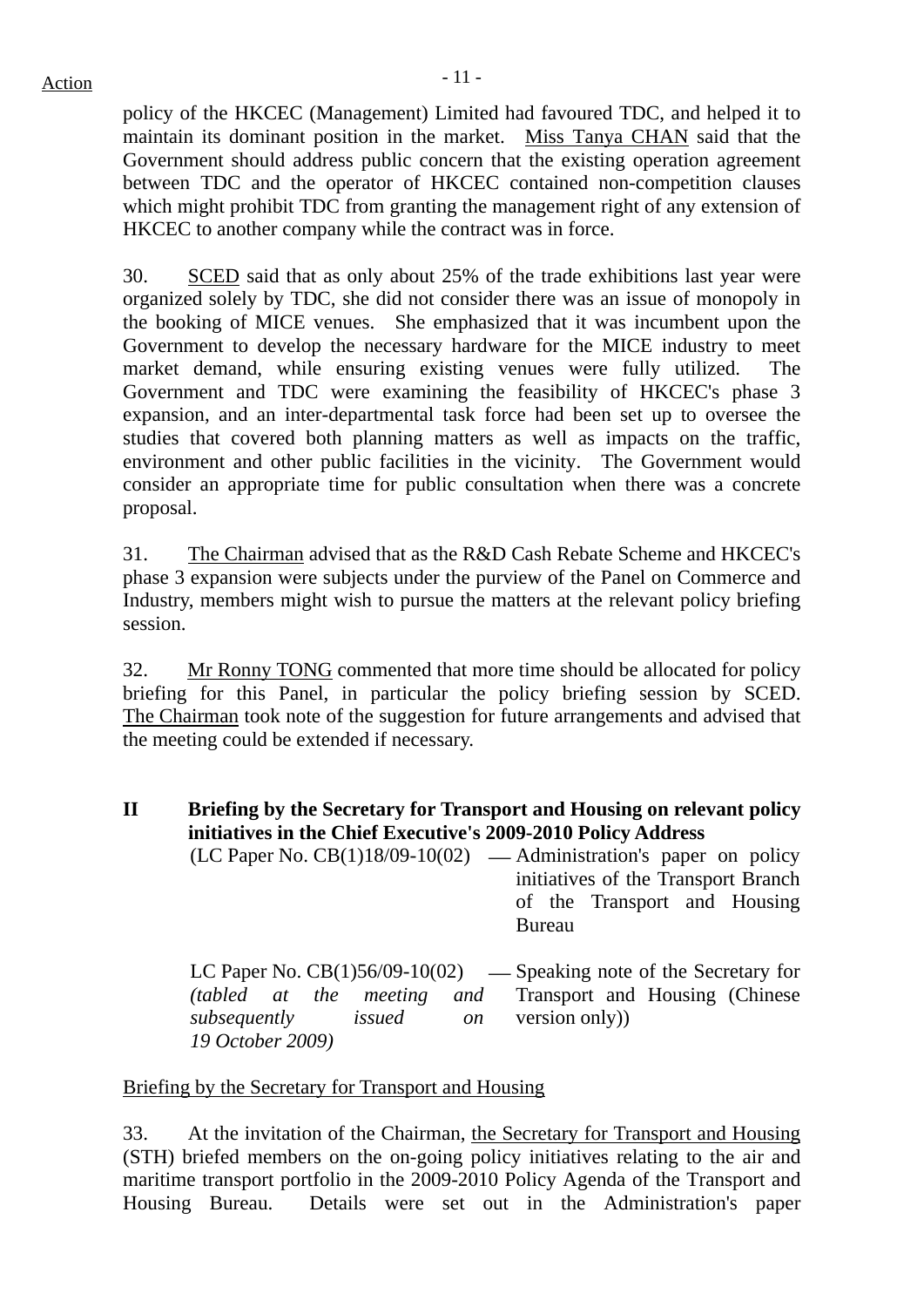Admin

(CB(1)18/09-10(02)) issued on 15 October 2009 and STH's speaking note tabled at the meeting.

(*Post-meeting note*: The speaking note of STH was circulated to members vide LC Paper No. CB(1)56/09-10(02) after the meeting.)

## *Port and logistics*

34. Mr WONG Kwok-hing enquired about the timeframe in taking forward the development of the Lantau Logistics Park (LLP), and the details of the plan to develop a logistics cluster in the Kwai Tsing area, in particular whether it would take into account the traffic and noise impacts on the Kwai Tsing and Tsuen Wan districts. STH explained that having regard to the needs of the logistics sector for convenient access to both the port and the airport, the global economic situation and market response, the Government had identified a number of permanent sites in the Kwai Tsing area suitable for the provision of logistics services, with a total site area of some 29 hectares (including about 15 hectares near the Stonecutters Island which had previously been reserved for the Port Rail Terminal). She stressed that these prospective permanent sites were currently deployed for logistics use on a short-term tenancy basis. The Government would include in the land lease terms conducive to the anchoring of professional third party logistics service providers and leading brands as appropriate. In releasing the land for permanent logistics use, the Administration would follow the statutory procedures to conduct traffic and environmental impact assessments. In addition, about 67.2 hectares of land was let out by way of short term tenancies for the use of the industry as adjacent port back-up land and container storage while another 24.5 hectares was used for container truck parking. In parallel, the Administration would keep in view the development of LLP. At the request of Mr WONG, the Administration agreed to provide further information on the permanent sites in the Kwai Tsing area, including details on the sizes and locations of the sites.

(*Post-meeting note*: The information provided by the Administration was circulated on 30 October 2009 vide LC Paper No. CB(1)215/09-10(01).)

35. In reply to Mr Paul CHAN, STH further explained that in leasing the land in the logistics cluster, the tenders would specifically target the professional third party logistics service providers. The tenders would set out requirements for the operators to deliver high value-added logistics services in Hong Kong, with a view to enhancing the competitiveness of the Hong Kong Port (HKP) in terms of quality and efficient services.

36. Ms Miriam LAU said that she was pleased to note that the Administration had come up with a more specific plan to make available more land for long-term and short-term logistics use, and urged the Administration to follow through the implementation. As the total area of land to be released was only equivalent to some 60% of LLP's planned gross floor area, she requested the Government to provide more land for the use of the logistics sector in the interim before LLP could be taken forward.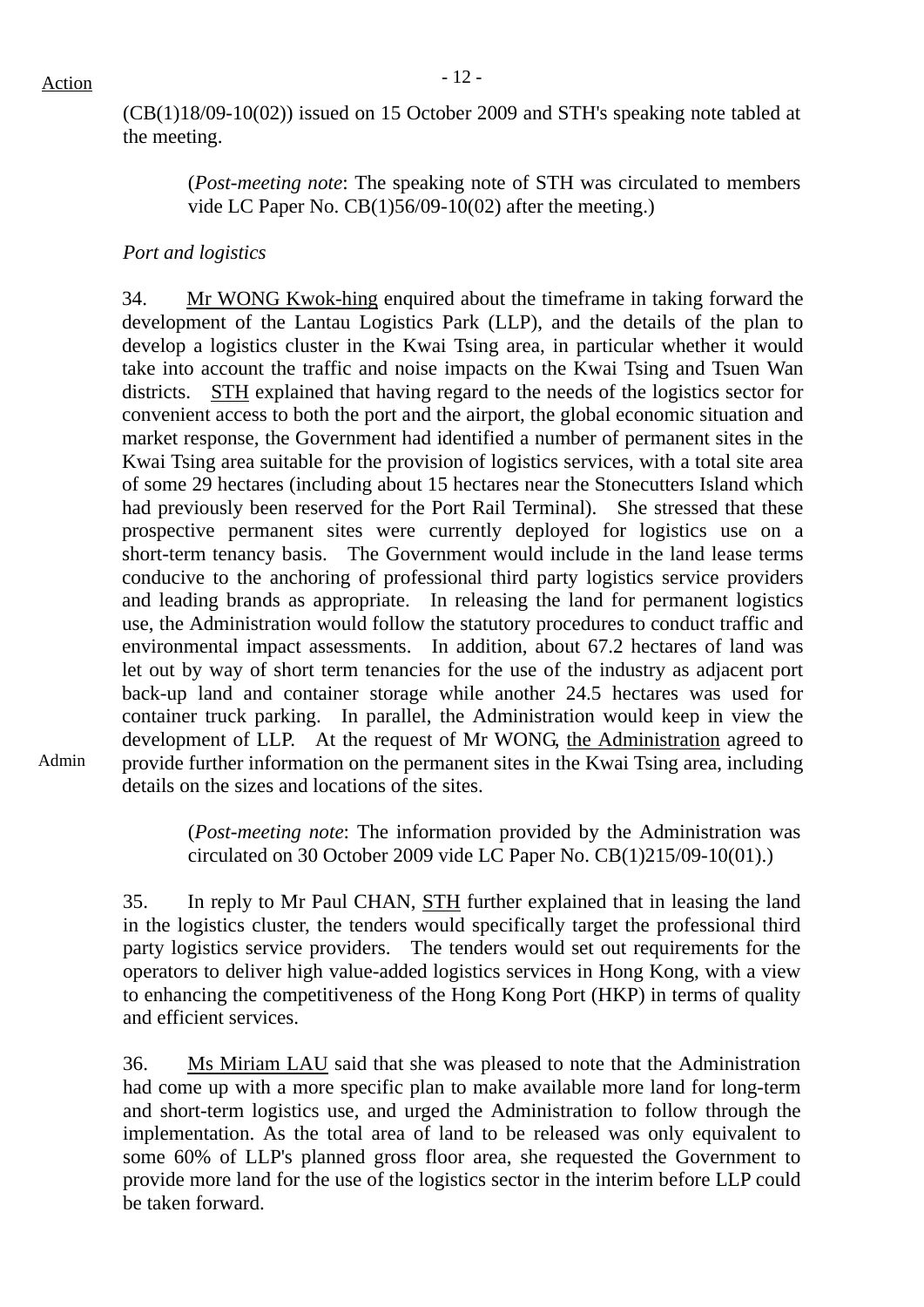37. Mr IP Wai-ming referred to the Chief Executive's 2009-2010 Policy Address that the logistics sector in Hong Kong should gradually shift to high-value goods and services. With the provision of suitable incentives and attractive lease terms, he believed that LLP would be in a better position to attract professional third party logistics service providers to anchor and provide high value-added logistics services there.

38. STH remarked that as land reclamation was not required and supporting facilities were already in place, it was expected that the land in the prospective Kwai Tsing logistics cluster could be gradually released from 2010 to 2013 for the development of the cluster. Meanwhile, the Government would review with the industry the way forward for making available more land for long-term logistics use in future. Besides, the Airport Authority Hong Kong (AA) was studying how the land use on the Airport Island could be optimized to support the logistics industry. The Government would keep in view the development of LLP in the light of the needs of the logistics sector and the global and local economic situation.

39. Mr Paul CHAN supported the Administration's initiatives in respect of the development of the Hong Kong International Airport (HKIA) and HKP. In particular, he welcomed the promotion of ship finance for Hong Kong shipowners. He enquired about the timeframe in taking the initiative forward. STH advised that to enhance the attractiveness of HKP, it was important to provide comprehensive and quality services including ship finance, ship insurance, legal services, shipping arbitration, ship brokering and management, and ship surveying. It was expected that by enhancing the support for financing of vessels owned by Hong Kong companies, the demand for other maritime services would also be stimulated. This would open up great opportunities for Hong Kong's maritime service clusters and strengthen the position of Hong Kong as an international maritime centre. The Deputy Secretary for Transport and Housing (Transport)5 supplemented that a working group to promote ship finance for Hong Kong was formed under the Hong Kong Maritime Industry Council. Members included representatives of shipowners, marine insurers and bankers, and the Hong Kong Export Credit Insurance Corporation. The working group was currently collating views from the stakeholders on the parameters and requirements for facilitating ship finance.

## *Air transport*

40. While appreciating the Government's recent announcement to improve the use of airspace by shortening some arrival routes for aircrafts to Hong Kong, Ms Miriam LAU said that it was also necessary to improve the coordination of air traffic management in the Pearl River Delta (PRD) Region, so as to enhance the air traffic control capacity and efficiency to cater for flights overflying or landing at Hong Kong. STH responded that the tripartite working group formed by the civil aviation authorities of the Mainland, Hong Kong and Macao would continue to work on improving the use of airspace in the region. She highlighted that with the progressive increase of the runway capacity to 68 movements per hour by 2015, AA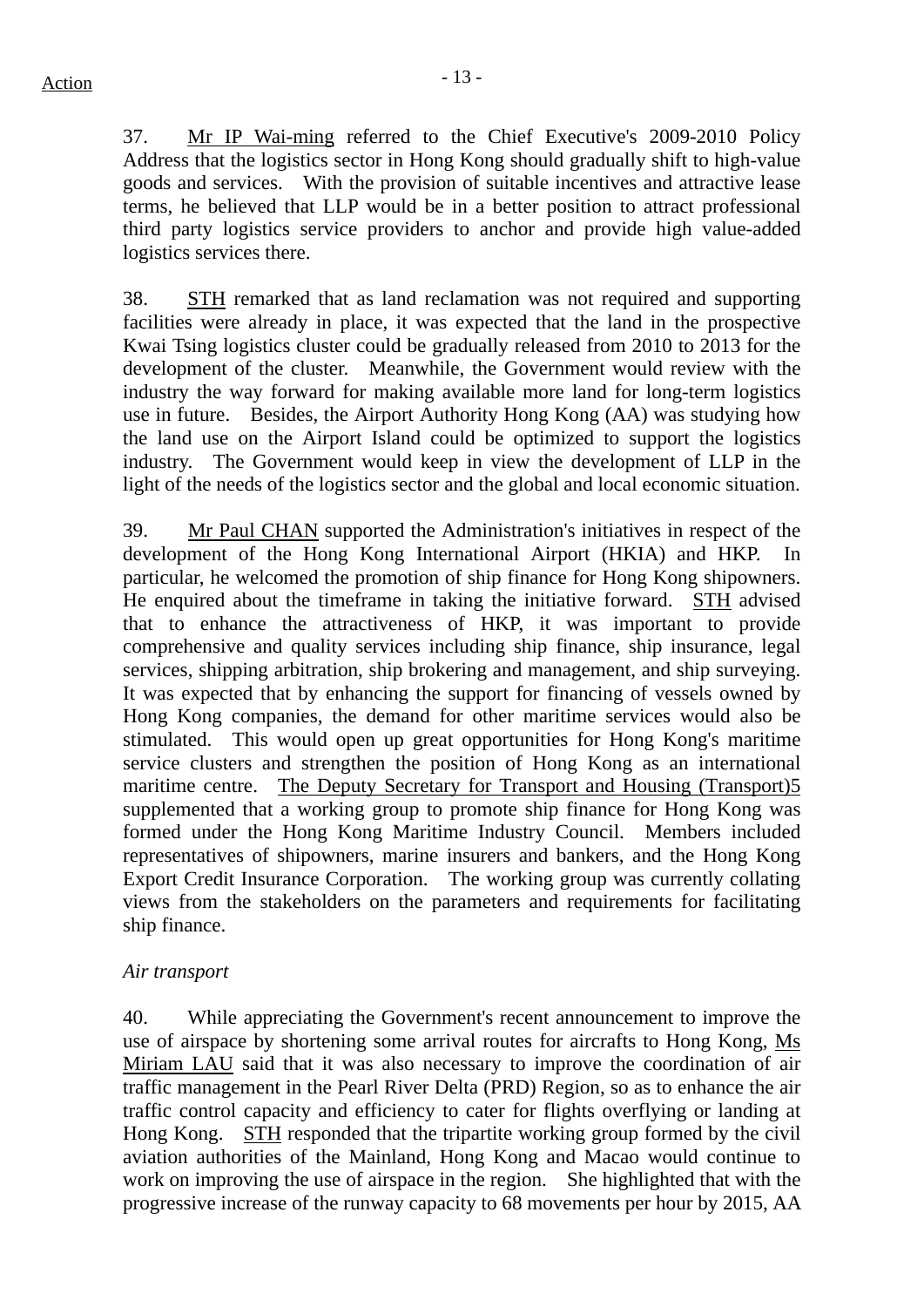would carry out a midfield expansion project to provide additional aircraft stands and apron facilities and a new passenger concourse. The project would maximize the use of the two existing runways and increase the handling capacity of the airport to 70 million passengers and 6 million tonnes of cargo per annum, which was expected to cope with air traffic demand up to 2020. As these projections were based on the existing arrangements for the use of airspace, it was envisaged that the runway capacity and hence HKIA's handling capacity could be increased as a result of improvements in the coordination of air traffic management.

41. Mr CHAN Kam-lam held the view that the handling capacity of HKIA should be increased more expeditiously to cope with the anticipated rising demand by 2020. He enquired about the possibility of and timeframe for increasing the aircraft movements beyond 68 movements per hour shortly after 2015, and requested the Administration to speed up the feasibility study on building a third runway. Mr IP Wai-ming said that in view of the large share of air cargo handled by the logistics sector, the Administration should complete the study on the third runway as early as possible. He believed the implementation of the third runway would create more job opportunities and benefit the aviation and logistics industries.

42. STH said that it was envisaged that the midfield expansion project together with the replacement of the air traffic control system could meet the air traffic demand up to 2020. To increase the runway capacity to more than 100 movements per hour in the longer term, a third runway would be required at HKIA. In this regard, the engineering and environmental feasibility of building a third runway was being looked into in the studies commissioned by AA, which were scheduled for completion in 2010.

43. The Chairman remarked that as transport infrastructure played an important role in the development of the economy, he hoped that the commissioning of a third runway would cope with the air traffic demand in a timely manner. While the Administration would replace the air traffic control system and improve the coordination of air traffic management, he considered it equally important to ensure safe and efficient air transport services through adequate staff training.

44. STH said that the Administration attached great importance to providing adequate facilities to enhance HKIA's development, and the planned construction of the Hong Kong-Zhuhai-Macao Bridge and the proposal of the Hong Kong-Shenzhen Western Express Line (WEL) were cases in point. She assured members that the Government would continue to maintain a close dialogue with the Mainland authorities when taking forward cross-boundary initiatives. STH further said that the Administration was well aware of the importance of staff training in civil aviation and the Civil Aviation Department (CAD) had been delivering systematic and comprehensive training programmes in this connection. The current planning with regard to the progressive increase of the runway capacity and replacement of the existing air traffic control system had taken into account necessary staff training and deployment. The Acting Director-General of Civil Aviation (Atg DG/CAD) added that recruitment of air traffic control personnel was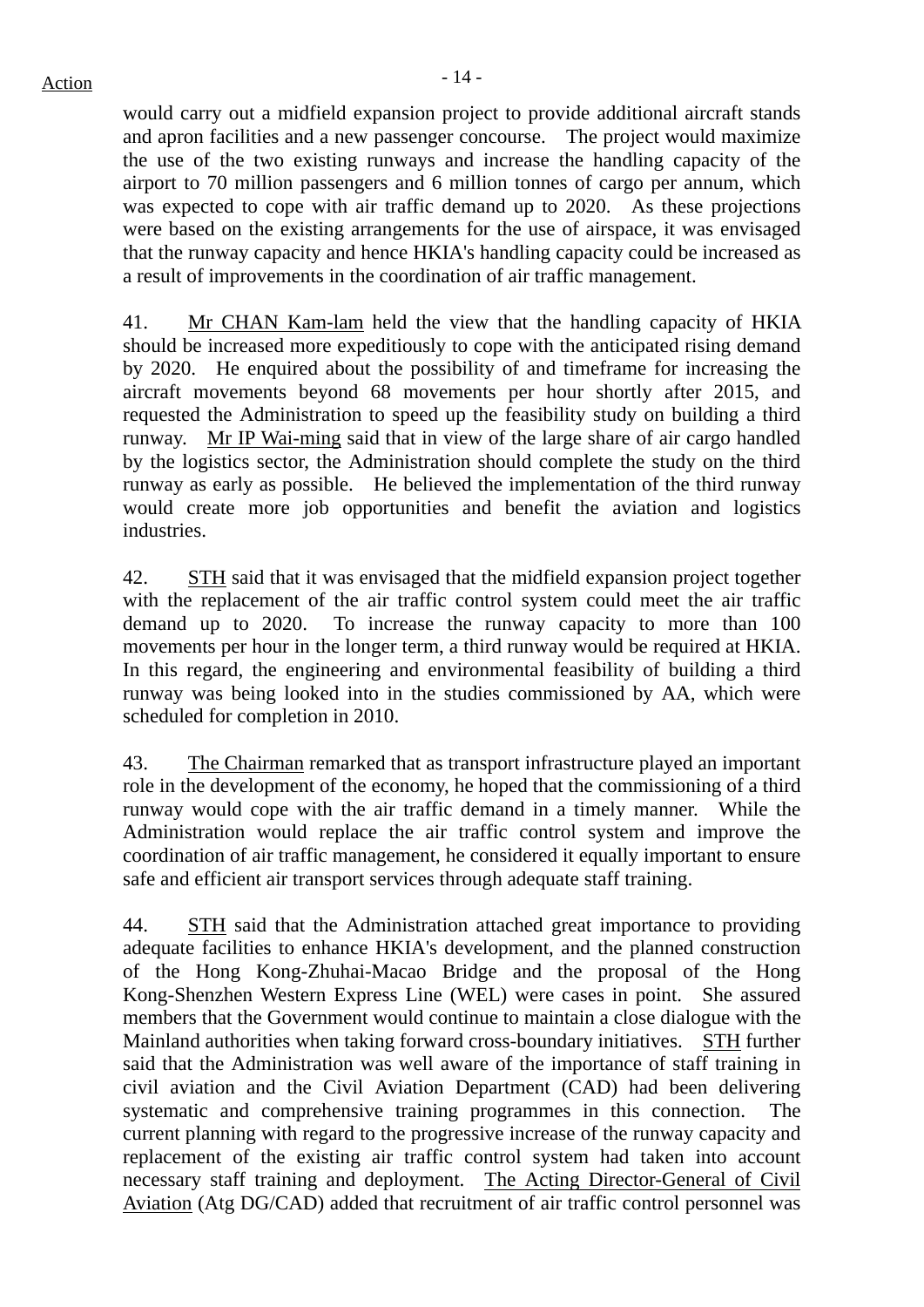conducted on an ongoing basis each year. The training in question covered both overseas and in-service training that spanned across some five to seven years, during which the trainees were required to obtain various requisite qualifications and licences.

45. Mr CHAN Kam-lam believed that the provision of a midway station in the Northwest New Territories (NWNT) for WEL would benefit the developments of the NWNT districts. He enquired about the tentative location of the station. STH said that under the current planning, a station was being considered at Hung Shui Kiu, which was one of the new development areas (NDAs) in NWNT. The location would be examined in the detailed studies, with regard to the latest development of the NDA concerned.

46. Miss Tanya CHAN enquired about the progress of the studies relating to WEL, including its estimated cost, projected patronage and alignment coverage. STH advised that the Government and the Shenzhen Municipal Government had signed a cooperation agreement on the project in August 2009 to take forward the WEL planning. It was a consensus of both governments to develop WEL as a multi-purpose railway in support of the future developments of the two airports, Qianhai, Shenzhen and NTNW.

47. Ms Cyd HO noted that the Government would not pursue the Port Rail Line further in view of the continuous drop in the throughput of cross-boundary rail freight. She agreed that the cost-effectiveness of the project was doubtful given the lower freight costs of using other existing or emerging Mainland ports. In view of the keen competition in the region, Ms HO urged the Government to act proactively to preserve Hong Kong's edge and safeguard its commercial interests when pursuing regional cooperation with Mainland authorities, such as the development of WEL having regard to the cooperation on modern service industries between Hong Kong and Shenzhen in Qianhai. As information disclosure on the agreement details regarding the Qianhai development was essential to enhance the public's and Members' scrutiny of the railway project, she requested the Administration to provide a copy of the full text of the agreement for Members' information.

48. STH stressed that in promoting regional cooperation in the PRD Region, it was an aim of the authorities concerned to achieve mutual benefits and synergies. She pointed out that the Shenzhen Airport had a wide domestic network covering some 70 Mainland cities, compared with HKIA's 40, whilst HKIA had an extensive international network connecting to 110 overseas destinations. It was envisaged that a rail link between the two airports would be conducive to complementing each other's strategic functions and service networks, and expanding their catchment. She assured members that the WEL project aimed to achieve a win-win situation for both places. As for Ms Cyd HO's request for the full text of the agreement regarding the Qianhai development, STH agreed to relay the request to the relevant bureau for consideration.

Admin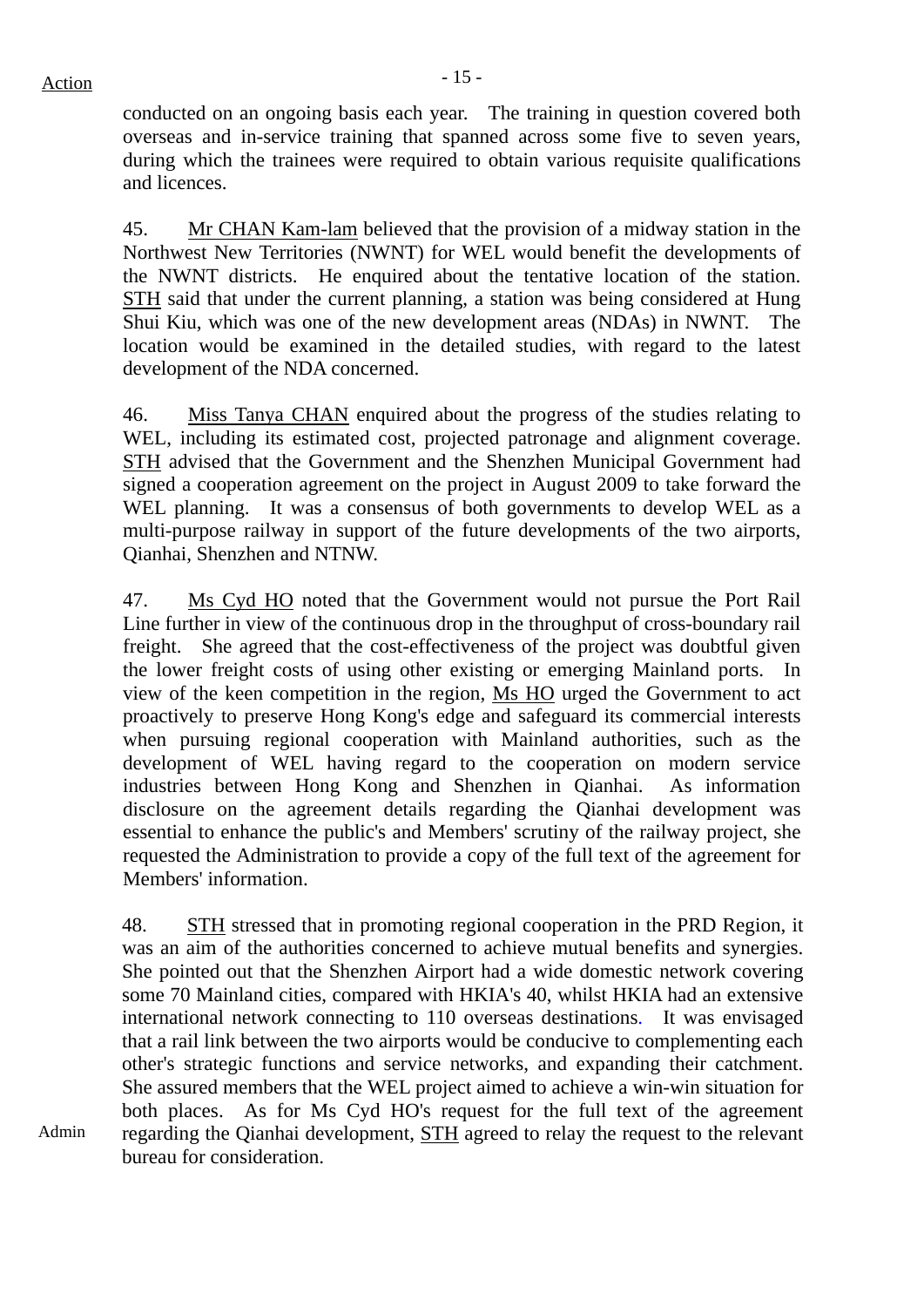49. Noting that the Administration would continue to review the demand for air services and initiate air services negotiations with Hong Kong's aviation partners, Mr Paul TSE enquired about the discussion, if any, with the relevant authorities to enhance the cooperation on air services between Taiwan and Hong Kong, following the implementation of the "Three Direct Links". He conveyed the requests of some airline companies for strengthening the cooperation with the Taiwan aviation partners, such as increasing the flights between Hong Kong and Taiwan. The Deputy Secretary for Transport and Housing (Transport)4 said that the Administration had reviewed and expanded air services arrangements with 12 aviation partners in 2008-2009 to provide more growth and development opportunities for the civil aviation industry. The air services arrangements between Hong Kong and Taiwan were in the form of a commercial agreement between the airlines of Hong Kong and Taiwan. It was understood that the airlines had been in contact from time to time on the possible expansion of the air services arrangements.

50. On airline regulation, Mr Paul TSE noted that the role of the International Air Transport Association (IATA) had changed from a regulatory one to a more advisory one. He considered that CAD should enhance supervision of the airlines and deal with those issues which had long been the subjects of contention, such as traffic rights, level of fuel surcharge and remuneration to travel agents for the collection of various charges on behalf of the airlines. He said that these issues could not be left to IATA to resolve as it was providing services to the airline industry rather than regulating it.

51. Atg DG/CAD highlighted the major responsibilities of CAD, which included ensuring a high standard of safety in the provision of air traffic management services; conducting fair and impartial accident investigations to determine the circumstances and causes of accidents; and monitoring compliance of safety and other standards by the airlines. The remuneration agreements between travel agents and airlines did not fall within CAD's existing scope of duties in the regulation of civil aviation activities. Whether the role and function of CAD should be enhanced would be subject to future discussion and review where warranted.

**III Briefing by the Secretary for the Environment on relevant policy initiatives in the Chief Executive's 2009-2010 Policy Address**   $(LC$  Paper No.  $CB(1)18/09-10(03)$  — Administration's paper on policy initiatives of the Environment Bureau)

## Briefing by the Secretary for the Environment

52. At the invitation of the Chairman, the Secretary for the Environment (SEN) highlighted the major initiatives under the portfolio of the Environment Bureau in the 2009-2010 Policy Agenda. Details of the initiatives were set out in the Administration's paper (LC Paper No. CB(1)18/09-10(03)).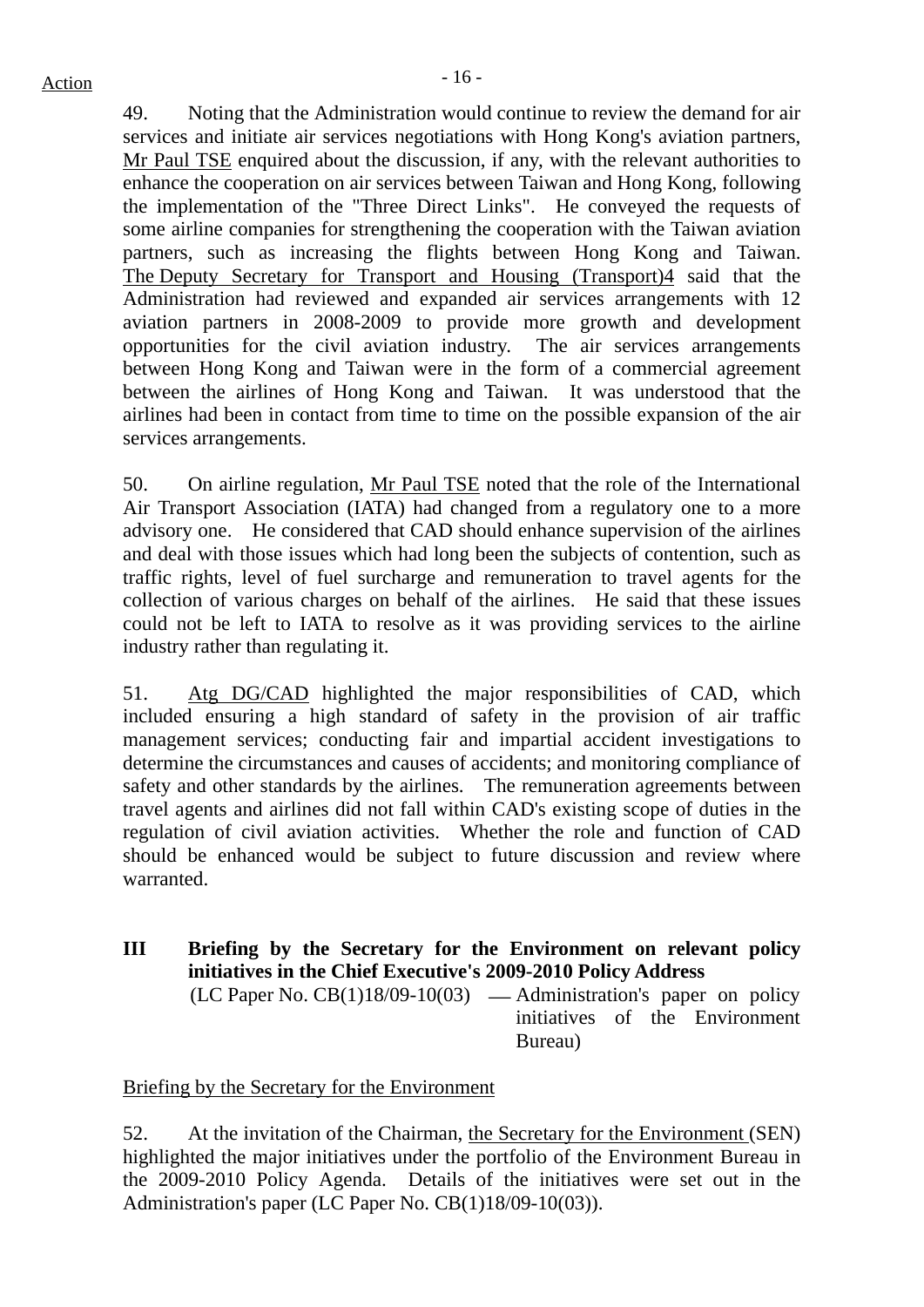## *Power generation and energy conservation*

53. Mr Fred LI expressed concern that the use of more natural gas in power generation would lead to a rise on the fuel cost of the power companies, and hence create a pressure for tariff increase. In the light of the agreement signed between the Government and the Mainland authorities on the latter's continuous supply of natural gas to Hong Kong for 20 years, Mr LI enquired whether the power companies would need to build new gas-fired generating units to support the use of natural gas in power generation, and if so, about the impact on electricity tariff.

54. SEN said that the use of cleaner fuel sources such as natural gas would inevitably call for new capital investment by the power companies. The Government would strike a balance between environmental protection and public affordability by taking forward the increase in natural gas consumption for power generation progressively, i.e. from 28% to 50% in the fuel source portfolio, to be adjusted in accordance with the air quality objectives reviewed from time to time. Other measures had also been taken to alleviate the impact on electricity tariff, such as increasing the supply of nuclear electricity from the Mainland to Hong Kong. The Government would continue to exercise prudence in considering the need, timing and budget of capital projects proposed by the power companies, having regard to the impact on tariff.

55. Ms Cyd HO opined that while energy-efficient lighting installations or using more natural gas for power generation should be encouraged, the Government should make sure that these initiatives, in particular those that involved only one-off capital investment, would not become the excuses of the power companies to increase tariff for good. SEN said that the Administration had been deploying substantial resources to promote public awareness and participation in energy saving through a series of comprehensive initiatives, such as the allocation of \$450 million to subsidize building owners to carry out energy-cum-carbon audits and energy efficiency projects. In view of the limited public resources, the Government considered it cost-effective to provide one-off incentives of relatively small expenditure, such as the proposed distribution of cash coupons on energy-efficient compact fluorescent lamps, to engage the public in energy conservation at the household level. While the power companies would serve as agents and partners in these measures, the Government would ensure that these measures would not be profit-making for them.

56. The Chairman held the view that, apart from lighting devices, the Government should also seek to reduce the energy consumption of other household appliances. SEN informed members that the initial phase of the Mandatory Energy Efficiency Labelling Scheme had already covered three major categories of products (i.e. room air conditioners, refrigerating appliances and lighting devices) that accounted for some 70% of household power consumption. To further facilitate the public in choosing energy-efficient products, the Government would introduce in 2009 amendments to the Energy Efficiency (Labelling of Products) Ordinance to include washing machines and dehumidifiers in the second phase of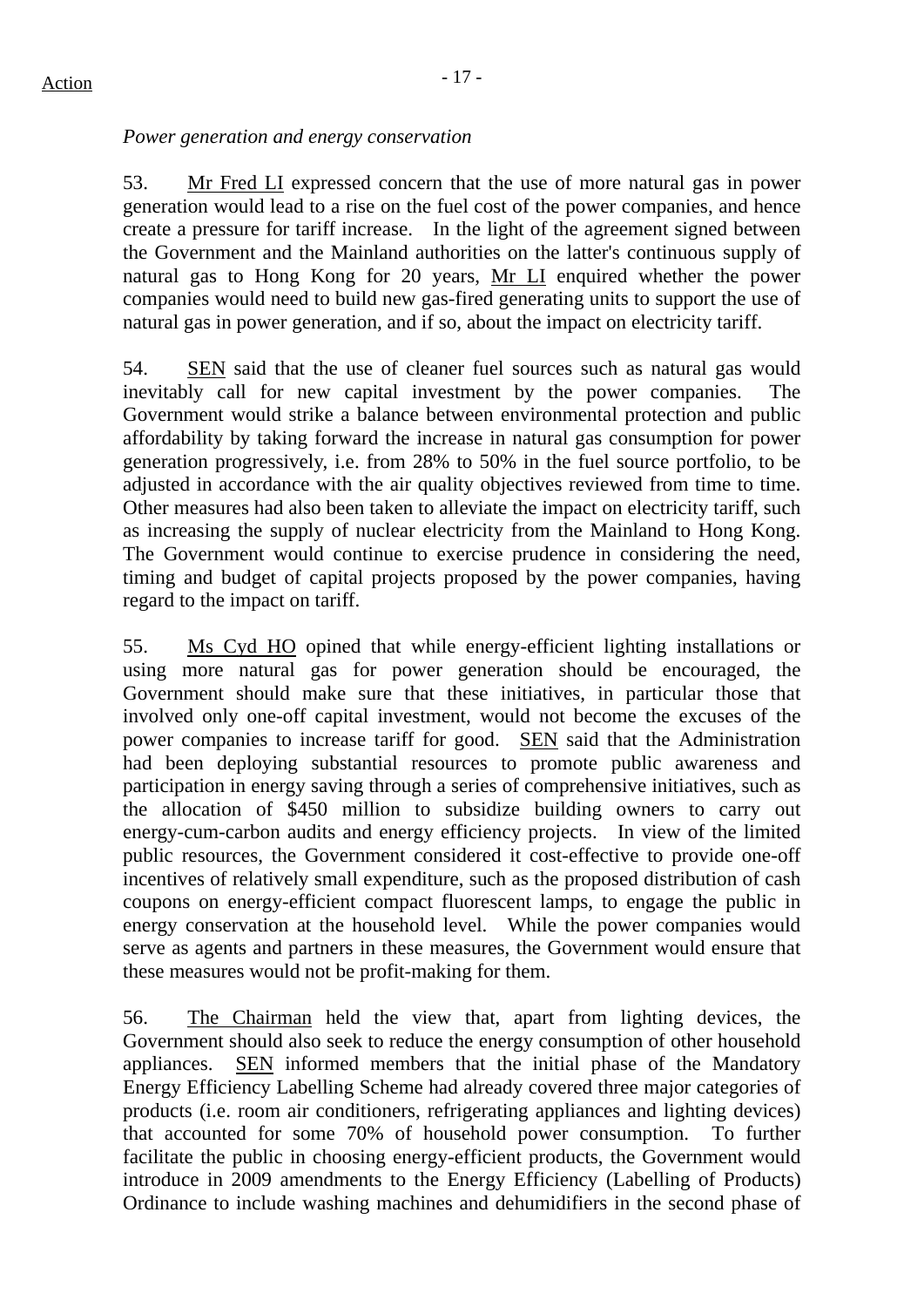the Scheme. Energy efficiency in buildings would also be further enhanced with the implementation of the mandatory Building Energy Codes, a bill of which would be introduced to Legco in 2009, and the continuation of the building energy efficiency funding schemes.

57. Mr LEE Wing-tat enquired whether there was any plan to develop the West Kowloon Cultural District into a low carbon or zero-carbon demonstrative zone in the territory. SEN responded that it was a prevailing policy to incorporate more energy-efficient features in the design of new development areas and districts to foster quality and sustainable development, as illustrated by the implementation of the district cooling system at the Kai Tak Development. The Government would take these initiatives forward prudently, with a view to achieving a high standard of energy efficiency and extending the measures to other new districts.

58. Mr Paul TSE considered that while environmental protection could complement economic development, they might at times conflict with each other. For instance, the proposed statutory ban against idling vehicles with running engines had raised concerns among the transport trades, whereas the "lights out" energy-saving measures might affect the vibrancy of Hong Kong as the "Pearl of the Orient". Mr TSE suggested that the Government should assess the impact on tourism and economic development before taking forward environmental protection measures.

59. SEN stressed that the promotion of a green environment would bring benefits to different sectors of the economy. For instance, the development of the Hong Kong Geopark would help enhance the tourism development of Hong Kong, while the regulation against idling vehicles with running engines and other energy saving measures would improve air quality, which would also be conducive to tourism. The Government would strike a balance between environmental protection and the interests of different stakeholders. It would adopt a pragmatic yet progressive approach in introducing environmental initiatives, with a view to preserving and enhancing the luster of Hong Kong as a quality tourist destination. Referring to a voluntary scheme introduced by a theme park to encourage motorists to switch off the idling engines of their vehicles, SEN noted that drivers of coaches were generally cooperative. The Government would conduct publicity programmes to enhance awareness of the regulation when it was implemented in the future.

## *Geopark*

60. Mr WONG Ting-kwong enquired about the plan and timeframe to implement complementary measures for the development of the Hong Kong Geopark. He suggested a site visit to the geosites be arranged for Panel members. The Chairman opined that as the Hong Kong Geopark with its newly acquired national geopark status would appeal to more tourists, the Government should deploy resources to train up adequate manpower to conduct geopark tours.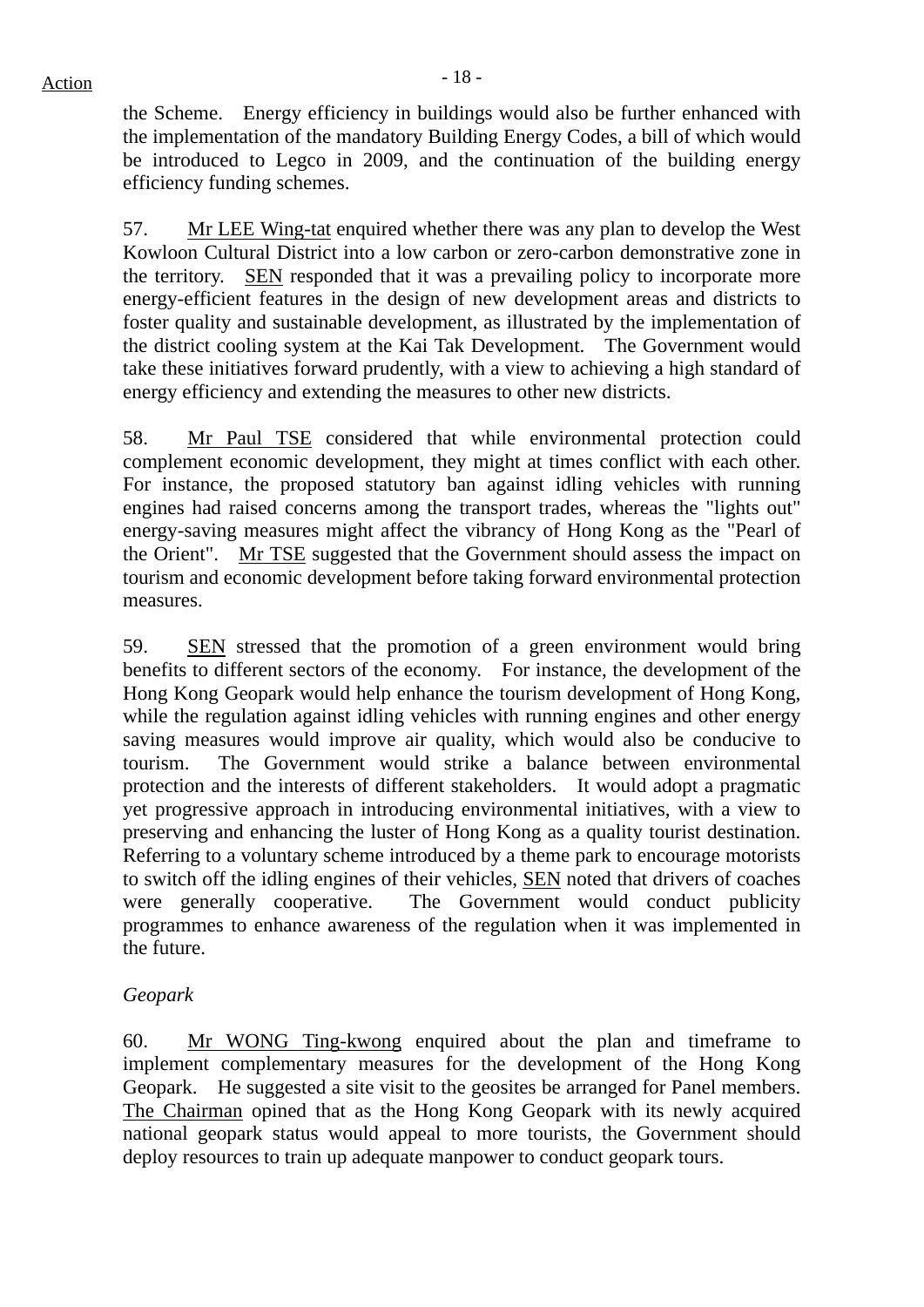61. SEN remarked that the recent acquisition of the national geopark status from the Ministry of Land and Resources had raised public interest in and patronage to the Hong Kong Geopark. In setting up the Hong Kong Geopark, the Government would design visitors' routes highlighting the geological features and landscape in the geosites, and deploy additional resources for the Agriculture and Fisheries Conservation Department (AFCD) to provide training courses for the tourism workforce in conducting eco-tours. Such training programmes had been underway before the setting of the Geopark. With the setting up of the Geopark, more courses focusing on the Geopark sites and geological themes would be launched. AFCD would engage local groups and professional organizations in the conduct of tours.

62. Miss Tanya CHAN sought information on measures to be taken to protect the geosites with a view to enlisting them as a world geopark. SEN advised that as some of the eight geosites fell within the country parks, the Government would make use of the existing Country Parks Ordinance and Marine Parks Ordinance for the protection and management of these geosites. The Government would also seek to designate the remaining sites as protected areas under the same legislative framework. An integrated management system would be developed, and dedicated teams would be set up in AFCD to focus on specific areas of regulation, education, publicity, research, planning, conservation as well as network building, with a view to preserving and highlighting the unique geological features. SEN further said that attaining the national geopark status was a prerequisite for membership application of the Global Network of National Geoparks under the United Nations Educational, Scientific and Cultural Organization (UNESCO), and the Government would focus on consolidating the national status of the Hong Kong Geopark at this stage.

## *Biodiesel as a motor vehicle fuel*

63. Noting that the Administration would promote the use of biodiesel as a motor vehicle fuel, Ms Cyd HO enquired whether there was coordination between the Government and the Mainland authorities to regulate the use of biodiesel under the same specifications and standards, so as to reduce greenhouse gas emissions in the region more effectively. Drawing the lesson from the promotion of using liquefied petroleum gas as auto-fuel, Ms HO highlighted the need to ensure fair competition in the provision of filling stations for biodiesel refuelling.

64. SEN said that the use of biodiesel as a motor vehicle fuel had been getting more popular due to its lower greenhouse gas emissions. To ensure the quality of the fuel and enhance consumer confidence, the Administration would introduce regulatory control on motor vehicle biodiesel, which would cover, inter alia, product definition and specifications. It was expected that the promotion of biodiesel as a motor vehicle fuel would in turn stimulate recycled business for used oil in Hong Kong. As for the standardization of the specifications of auto-fuel products, including the motor vehicle biodiesel, across the boundary, the Government would continue to discuss with the Mainland authorities in this regard.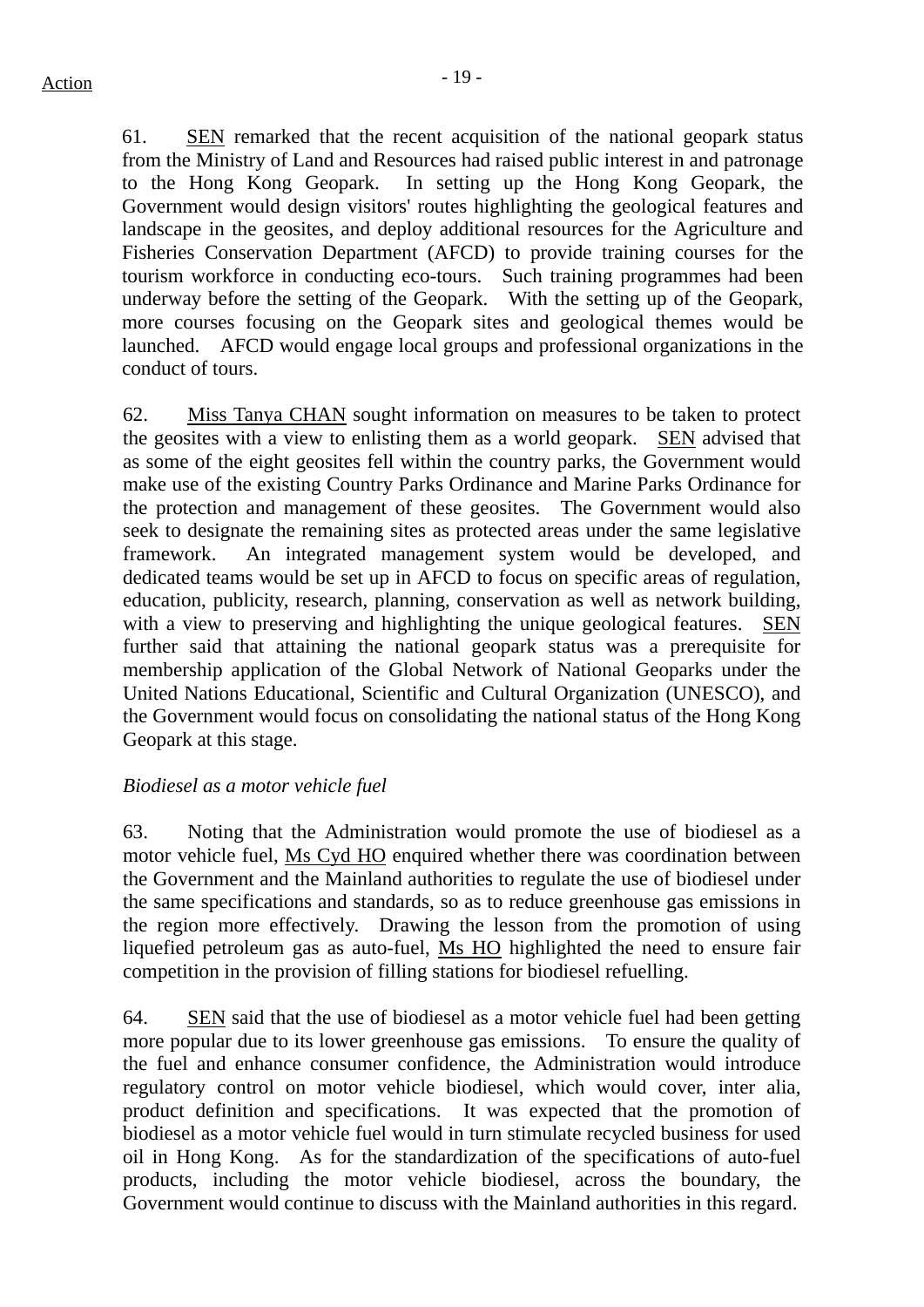## *Green procurement and electric cars*

65. Mr WONG Kwok-hing noted that the Government had made arrangement to procure ten electric vehicles from the first batch of electric vehicles to be made available in the market by late 2009. He enquired whether the use of electric vehicles by the Government departments would be mandatory in future to promote the green procurement policy. Mr WONG suggested providing more re-charging facilities at the carparks of Government/public buildings to encourage the use of electric cars among the general public. SEN said that eco-vehicle was an example of the Government taking the lead in green procurement. Apart from the ten electric cars to be delivered to Hong Kong, most of the Government vehicles bought in recent years were of high environmental standards. While the costs of hybrid/electric vehicles were relatively higher than conventional vehicles, the Government was committed to playing a pioneer role in promoting a wider use of hybrid/electric vehicles, and had provided first registration tax concession for them. It was expected that a total of around 200 electric vehicles would be supplied to the local market in the financial year of 2010-2011.

66. Mr LEE Wing-tat enquired whether annual targets would be set in the guidelines to achieve expansion of green procurement in the Government. SEN advised that the Stores and Procurement Regulations were amended in 2000 to require Government departments to give consideration, as far as possible, to purchase products with green features. Green specifications for over 60 products commonly procured by Government departments had been developed over the years and the list was expected to increase in future, having regard to introduction of new products in the market.

## *Green lunch charter*

67. Mr WONG Kwok-hing expressed concern that only 40 schools were adopting green lunch initiatives and centralized lunch distribution. Noting that as much as \$50 million from the Environment and Conservation Fund (ECF) had been earmarked for providing financial and technical assistance to schools in switching over to on-site meal portioning, Mr WONG enquired about the details of the Administration's plan. SEN said that the Government had been encouraging schools to avoid using disposable containers and cutlery, and reduce food waste. Many lunch box suppliers had been promoting green catering arrangements at schools to grab business opportunities. The Government planned to launch the green lunch charter to enlist support of schools in adopting the practices of centralized lunch distribution and washing containers on site. The funding reserved under ECF would be used for the necessary retrofitting works in schools.

## *Cleaner Production Partnership Programme*

68. Referring to the Cleaner Production Partnership (CPP) Programme which provided professional and technical support to Hong Kong-owned factories in the PRD Region for the adoption of cleaner production technologies, Mr WONG